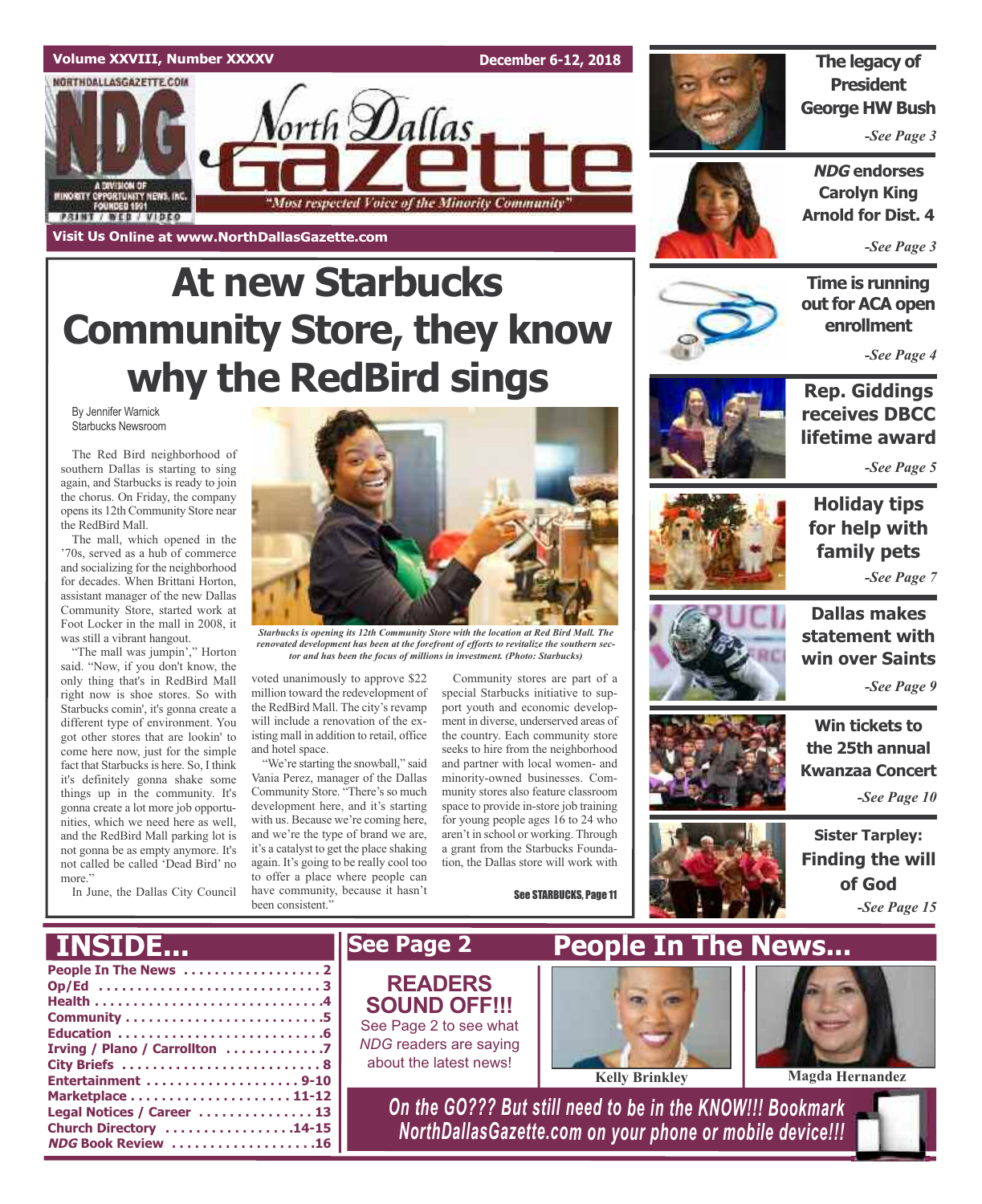### **People in the News www.NorthDallasGazette.com**

### **Kelly Brinkley**

W A S H I N G T O N (PRNewswire) -- The Executive Leadership Council (ELC) today announced the appointment of Kelly Veney Brinkley as the organization's Executive Vice President and Chief Operating Officer (COO). She will be responsible for providing leadership and overall management direction concerning a wide range of organizational activities, including strategic planning, building effective business operations and supporting departmental collaboration initiatives. The Executive Leadership



Council Names Kelly Veney Brinkley as Executive Vice President and Chief Operating Officer

Brinkley will serve as COO effective immediately, reporting directly to The ELC's president and chief executive officer, Skip Spriggs.

"Kelly brings a proven track record of operational leadership and financial acumen paired with her experience as a corporate lawyer and political advisor," says Spriggs. "She will play a key role in developing and executing our strategic plan going forward. Her knowledge and expertise will be instrumental in helping us achieve operational excellence across the organization. We are excited to have Kelly join our team."

"I am honored to become COO of this extraordinary organization whose purpose is to create pathways of opportunity for the development of black executives who can then positively impact the communities in which they live and work," says Brinkley. "I look forward to using my operational experience in helping The ELC to reach its full potential and to ensure its continued growth and exceptional service to its members and our community."

Prior to The ELC, Brinkley served as COO for United Way of the National Capital, where she led the organization's operations, including community impact, marketing and communications, and fundraising. Her operations experience also includes her tenure as COO for the Washington, D.C. Office of the State Superintendent of Education in which she led student transportation, procurement, human resources and general operations. Prior to her operations positions, Brinkley served on the transition team for the Bank of America/Merrill Lynch merger and previously held positions at Fannie Mae and the National Community Reinvestment Coalition. She also practiced corporate law at Saul Ewing, LLP.

Brinkley serves on the boards of the D.C. Chamber of Commerce, D.C. Bar Foundation and Calvary

Women's Services. She holds a bachelor's degree in economics from Spelman College, a master's of public administration from the University of Maryland, and a law degree from theAmerican University, Washington College of Law.

The Executive Leadership Council, an independent non-profit 501(c)(3) corporation founded in 1986, is the pre-eminent membership organization committed to increasing the number of global black executives in C-Suites, on corporate boards and in global enterprises. For more information, please visit www.elcinfo.com.

### **Magda Hernandez**

A familiar face has been named the lone finalist in the Irving ISD superintendent search. During a special-called meeting held Monday, the Irving ISD Board of Trustees approved unanimously, Magda Hernandez as the candidate for the district's top position. By law, the Board must wait 21 days before Hernandez's employment is official as the superintendent of Irving ISD.

Hernandez has served the district for 23 years in various roles, most recently as acting superintendent fol-



lowing the resignation of the former superintendent in September.

"We are making history today as Magda Hernandez becomes the first Hispanic female selected to lead our school district," Board President Randy Randle said. "But more importantly, she has a commitment to education and knows the district. She knows how we operate. She has seen our strengths and our weaknesses, and we can hit the ground running. We are confident that we can make larger progress and faster progress hiring someone who knows - and who is - Irving ISD."

"I want to express my gratitude and appreciation to the Board of Trustees for their vote of confidence and for the opportunity to lead Irving ISD," says Hernandez. "The district is fortunate and blessed to have a visionary school board that strongly desires to see higher achievement and improved student-growth results. Consequently, each board member is fully committed to making this happen, and I am humbly honored to be part of their plan to accomplish such a worthy objective."

Hernandez began her career in the district as a bilingual aide before earning her teaching degree from Texas Woman's University. Hernandez was then a bilingual and gifted and talented teacher at Good and Townley elementary schools be-

fore promoting to assistant principal at Townley. Hernandez then moved up to the administration building where she has served as human resources staffing and recruiting coordinator, director of human resources, assistant superintendent of human resources, associate superintendent of human resources and deputy superintendent of administrative services.

Hernández also held the position of assistant superintendent of human resources in Waxahachie ISD. She graduated cum laude with a bachelor's degree and master's degree in educational administration from TWU. She also holds superintendent certification from the University of North Texas. She currently serves as Region 10 Human Resources Advisory Board Member and District IV representative for the Administrators (TASPA).

"As a long-time employee, I am equally committed and invested in this educational community," says Hernandez. "I believe we can ensure this task is accomplished by having strong support systems for our teachers, staff and ad-

#### See HERNANDEZ, Page 7

### **NDG Readers Sound Off...**

**District 4 runoff candidates meet in a debate as early voting gets underway** God see u through (to Keyaira D. Saunders) *-- Oheneba Afriyie Clinton Einstein* via Facebook

#### **Early College Start offers Irving students a solid first step toward a college degree**

Congratulations to Steve Lomeli, a senior at Jack E. Singley Academy, who earned his associate's degree through Irving Independent School District's



*Carolyn KingArnold (left) and Keyaira D. Saunders meet in debate. (Photo: David Wilfong / NDG)*

College Early Start Program.

> *-- Rick Stopfer* via Facebook

#### **South Dallas Club inducts new and returning members** What s awesome group what are they being inducted for?

*-- Pauline Bostic*

Thank you for retweets of our content via @NDGEditor, feel free to send us a message with news, opinion and updates.

**From @KaraBelew** --- #Plano School Board: Of 9,656 eco devo kids, 59% READ BELOW grade level! Board should set a goal of 70% reading by 2020. @Plano\_Schools #txlege #txed @cityofplanotx @plano @pisdtransition # planopositor @NDGEditor @AntonioArellano

In response **from @KendallGPace** --- Look at low inc "green"

schools..... they still outperform "the rest" public ES in city vs. schls of similar demographics... year after year in math, writing, sci too. Media, research & policy folks.... ask why. Look into. Who can do it consistently better?

#### **Building the faith on a firm family foundation**

via Twitter @DivaAdvocate Sorry, I have no use for mega church pastors right now or their "evangelistic travels"

**To share your opinion visit NorthDallasGazette.com**



*For the 411 in the community, go to www.northdallasgazette.com*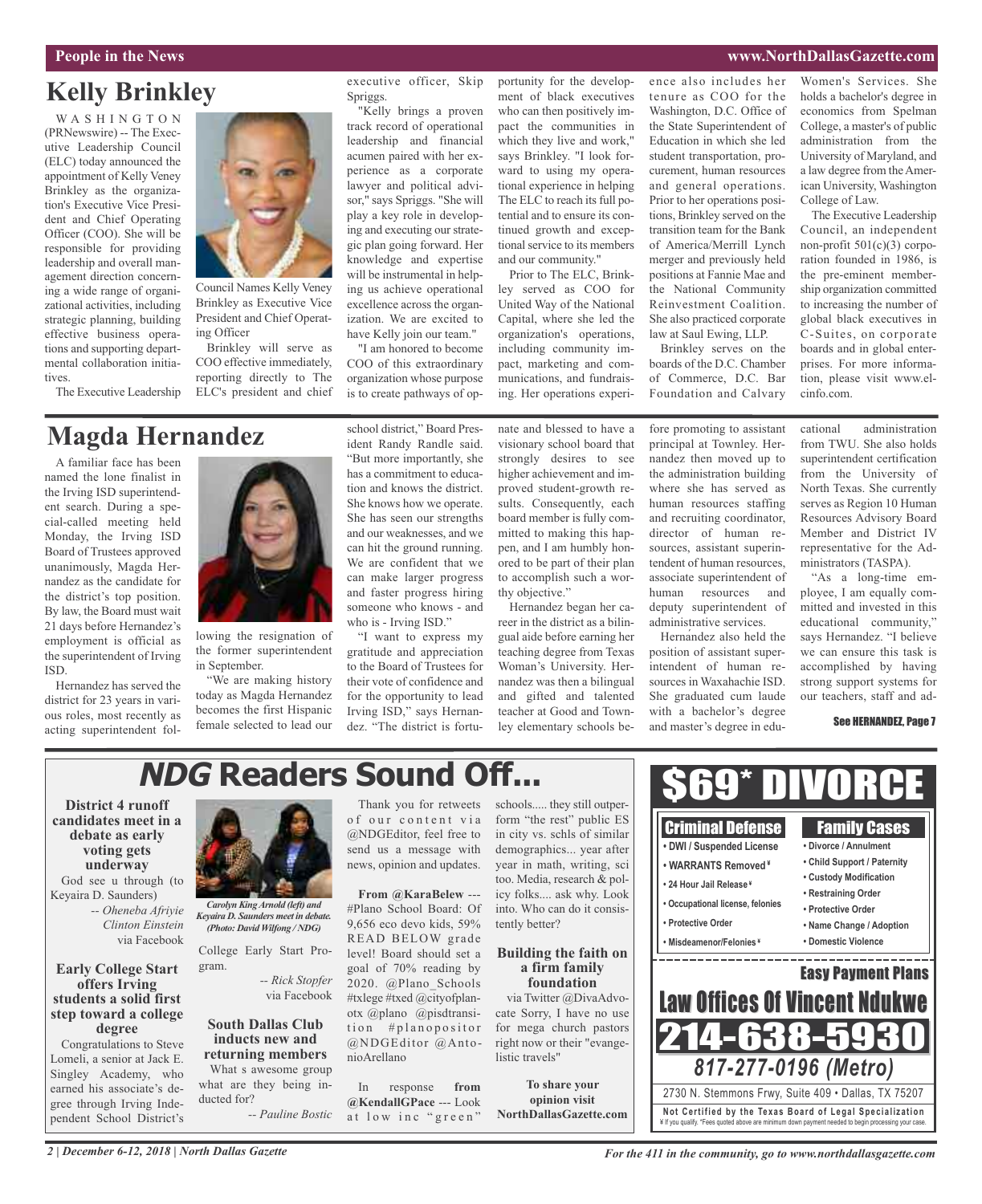#### **www.NorthDallasGazette.com Op-Ed**



### **A look back at the legacy of George Herbert Walker Bush** in the Republican Party, Bush



President George Herbert Walker Bush, died Nov. 30, 2018, and the absence of life gives us pause to celebrate life.

Today the country has bestowed upon President George Bush 41 the respect of a beloved leader. The respect that his broad accomplishments of a leader recognized by a country that realized there should be decency in politics.

Despite the racism of some

was one of few southern Republicans who voted for the 1968 Fair Housing Act. Through the years, that and

his monetary support of the United Negro College Fund was cited as reasons that Bush was not racist. He was not a racist, however, he was in politics, that sometimes appeals to racist sentiments for votes. The infamous Willie Horton advertising that played to white fears of black male rapists was used by his operatives to secure the 1988 election.

In office, Bush 41 was a moderate in a conservative Republican Party. Suspect to far-right leaders like Patrick Buchannan, he was indeed

the last of the country club term president in an era of Republicans. Conservative in nature, he did appoint black leaders such as General Colin Powell, to preeminent leadership roles.

President George Herbert Walker Bush would successfully end the Cold War, thereby ending Russian dominance of Central and Eastern Europe. He would be remembered Bush for defeating the Iraqi led forces of Sadaam Hussein in Persian Gulf I. George Bush 41 should have been re-elected. Bush a man of his times, would lose the presidency to Governor Bill Clinton.

President Bush 41 until his death, earlier this month was best remembered, as a onetwo-term presidencies.

Presidents are men that we may not agree with at times, however, their intentions used to be never questioned as being less than honorable. In today's political climate, President George Herbert Walker Bush will be remembered for his overall decency. We didn't appreciate it, until today.

Rest in Peace, Mr. President.

I am Ed Gray, and this is Straight Talk.

*Ed Gray is the host of The Commish Radio Show airing Saturdays 3-5 p.m. on FBRN.net, can be reached at eegray62@att.net.*

### **North Dallas Gazette endorses Carolyn King Arnold in the runoff for Dallas City Council District 4**

*NDG's* View

Following the 2018 midterms and local elections, there is no denying the youth of this generation are poised to do wonderfully amazing things. They are poised to lead Dallas and the nation to a brighter future. Every day young activists and groups are fighting the relics of time and outdated laws. They are leading the call for a more inclusive world where WE are all equal - now, not someday.

However, sometimes for progress, experienced voices must step forward to speak on behalf of both the generations of yesterday and today. For this reason, the *North Dallas Gazette (NDG)* continues to support and endorse Carolyn King Arnold for the Dallas City Council District 4 seat.

Her experience began serving as an educator in the community for many years and later as the president of Glenn Heights Homeowners Association.Arnold has been in the trenches of city gov-

ernment when she was elected to represent Dallas' District 4 in 2015. Former Mayor Pro Temp and councilman Dwaine Caraway, who could not run again at the time due to term limits, previously held the seat.

Her platform is simple; take care of the residents of District 4 by:

• Developing smart economics such as better housing and transportation;

• Creating workforce and education opportunities through vocational training; and

• Establishing an overall quality of life with safe and clean neighborhoods and quality healthcare.

Arnold's opponent in Dec. 11 runoff is a revolutionary activist, Keyaira Saunders, a co-founder of the Next Generation Action Network with Dominique Alexander. Also following the disappearance of D'Lisa Kelley in District 4, Saunders co-founded the KelleyAlert Foundation with Alexander and Damon Crenshaw. These are just examples of initiatives which demonstrating that although her career in the political arena is relatively new, she has fought to keep a focus on addressing police brutality, community safety and more in Dallas. Her youth and newnessto the political arena do not disqualify Saunders from leading District 4 in the future. *NDG* is confident her passion and energy will contribute to her continuing growth as a leader in Dallas.

However, at this time, *NDG* is again endorsing Carolyn King Arnold because of her commitment to rebuilding District 4 for the betterment of its residents without compromise. Arnold's focus and passion are ensuring District 4's best interests are at the forefront as other stakeholders propose solutions impacting the community. She takes a no holds bar approach and is not afraid to go headto-head with developers and other power brokers. She has learned to be effective when facing those seeking to take advantage of the district while building strategic relationships necessary to get things done. This is a skill gained through experience.

In no way is *NDG* suggesting Saunders will not have the same dedication if elected, but we believe Arnold's time in office gives her the advantage. As the district haslacked official representation for more than 100 days, effective leadership is needed on day one. This makes her the better candidate for District 4 today. She will provide a voice for the community as vital decisions are considered such as the City's Master Plan.

The residents of District 4 have to get to the polls and electArnold to serve again on Dec. 11. We join *Elite News*, the Police and Fire Action Political Committees, Commissioner John W. Price, Honorable Diane Ragsdale, Vonceil Hill, Maxine-Thornton Reese, Joyce Foreman, Hector Flores and others in endorsing Arnold.

We congratulate Saunders, but we believe Arnold is the best candidate for District 4.

**Dallas City Council District 4 Carolyn King Arnold**

**NDG endorsement for the runoff election in Dallas City Council, Place 4**

For the 411 in the community, go to www.northdallasgazette.com December 6-12, 2018 | North Dallas Gazette | 3

*in July 1991, by Mr.Jim Bochum and Mr.Thurman R. Jones. North Dallas Gazette is a wholly owned subsidairy of Minority Opportunity News, Inc.*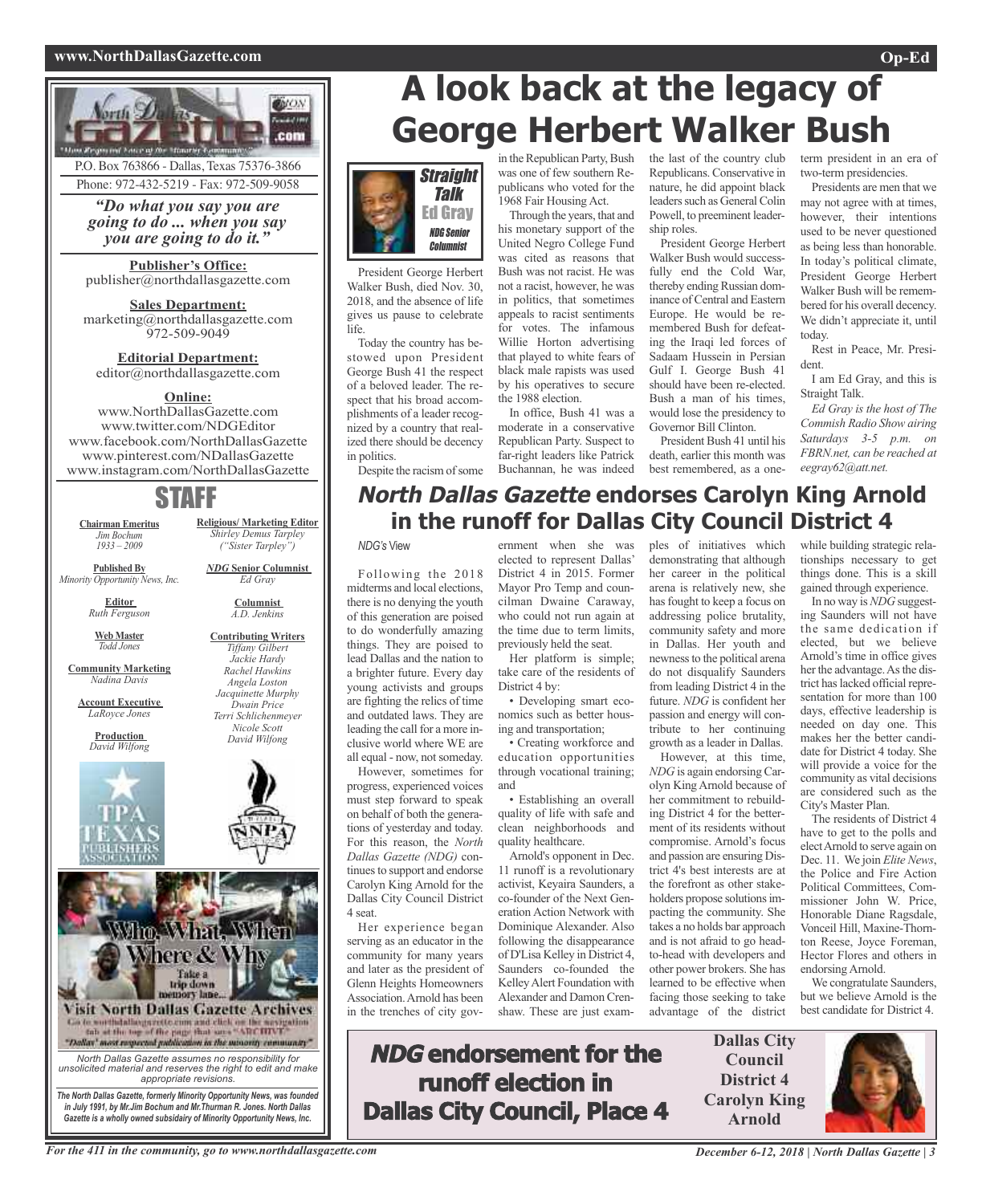# **Time's running out for ACA Marketplace 2019 enrollment**

Heads up to all consumers who plan to buy their own insurance on the federal health insurance marketplace – the sixth open enrollment period, which began on Nov. 1, ends on Saturday, Dec. 15. Through the Health Insurance Marketplace, individuals are able to go to one place to search for health coverage options and choose from the health plans available in their



The best source for information about the Marketplace is the website www.healthcare.gov.The website is available 24/7 and provides information on how the Marketplace works, what the benefits are and key deadlines. Individuals can also call 1-800- 318-2596 to speak with trained customer service representatives 24 hours a day, 7 days a week.

For individuals needing further assistance, Parkland Health & Hospital System has certified application counselors available from 8 a.m. to 4 p.m., Monday through Friday in Parkland's Business Office to answer questions about the Affordable Care Act (ACA) and provide help enrolling in the Marketplace. The Business Office is located on the first floor of the old Parkland OPC, 5201 Harry Hines Blvd., Dallas, 75235.

If an individual misses the 2019 open enrollment period and does not qualify for a Special Enrollment Period (SEP), they will have to wait until open enrollment begins for 2020.Additional information on exemptions is available at www.healthcare.gov. In addition, a special enrollment period (SEP) outside of the yearly open enrollment

exists for those with certain life events including losing health coverage, moving, get-

ting married, having a baby or adopting a child. If an individual qualifies for an SEP, they usually have up to 60 days following the event to enroll in a plan. If they miss that window, they have to wait until the next open enrollment period to apply.

For more information about Parkland's services, visit www.parklandhospital.com.

# **A single workout can boost metabolism for days**

Lounging around all weekend may weigh heavy on the minds of the health conscious. But these sedentary stretches may not affect the waistline, provided they're preceded by a bit of exercise.

A new study from UT Southwestern Medical Center shows neurons in mice that influence metabolism are active for up to two days after a single workout. The research offers new insight into the brain's potential role in fitness and – in the longer term – may provide a target for developing therapies that improve metabolism.

"It doesn't take much exercise to alter the activity of these neurons," said Dr. Kevin Williams, a neuroscientist at UT Southwestern. "Based on our results, we would predict that getting out and exercising even once in a semi-intense manner can reap benefits that can last for days, in particular with respect to glucose metabolism."

The study measured the effects of short- and longterm exercise on two types of neurons that comprise the melanocortin brain circuit, which is shared by both humans and mice. One of the neuron types (POMC) is associated with reduced appetite, lower blood glucose levels, and higher energy burning when activated; the other type (NPY/AgRP) increases appetite and diminishes metabolism when activated.

The study found that a single bout of exercise can boost the activity of POMC neurons and inhibit the counterpart NPY/AgRP neuron for up to two days. Those changes last longer with more training.

The findings expand the scientific understanding of the melanocortin circuit,

which previous studies showed could be altered through feeding or fasting but had not yet been linked to exercise.

The results also provide another avenue to research potential treatments to improve glucose metabolism in patients with conditions such as diabetes. More than 30 million Americans have diabetes, accounting for nearly 10 percent of the population. Another 84 million have prediabetes, which can lead to diabetes within five years, according to the Centers for Disease Control and Prevention.

"It is possible that activating melanocortin neurons may hold therapeutic benefits for patients one day, especially for diabetics who need improved blood-glucose regulation," Dr. Williams said.

The study measured brain circuit activity in mice given training regiments that lasted from zero to 10 days. Scientists found that a single workout (consisting of three 20-minute treadmill runs) caused a decrease in appetite that lasted up to six hours. "This result may explain at the neural circuit level why many people

don't feel hungry immediately after exercise," Dr. Williams said.

The longer-term effects of exercise were seen in the POMC neurons, which improve glucose metabolism when activated. These neurons remained active longer if they also expressed a protein called the leptin receptor.

"This research is not just for improving fitness," Dr. Williams said. "A better understanding of neural links to exercise can potentially help a number of conditions affected by glucose regulation."

# **Five tips for surviving holiday grief**

#### By Joanne Fink

Without our loved ones the holidays aren't the same. For most of us, holidays are hard for years after our loss. Here are some tips for making this time of year less emotional, lonely and challenging.

**Listen to Your Heart** - Embrace the holiday traditions you find meaningful; and feel free to create new traditions, especially ones which will keep your loved one's memory and legacy alive. Don't do more than you want and don't do anything that does not feel comfortable, including decorating, making holiday dinners and sending out cards.

**Take Care of Yourself** - Try to exercise, eat healthfully, get enough sleep, and

do things which call to your soul. For some that may be coloring, writing in a journal, taking a nature walk or reading a book; for others it may mean connecting with friends, getting a massage or seeing a movie. Grieving is hard work! It impacts us physically and cognitively, as well as emotionally and makes it harder for us to concentrate and remember things-- so don't forget to make time for YOU.

**Have an Escape Plan** - If you are invited to a party, let the host know in advance that you may not stay the entire time. Consider driving yourself so you can leave if you feel trapped. Be willing to give up things which may be stressful, and give yourself permission to decide— or change your mind— at the last minute.

**Develop— and Train—** about us is healing, espe**a Support Network** - Being with people who care

See GRIEF, Page 11



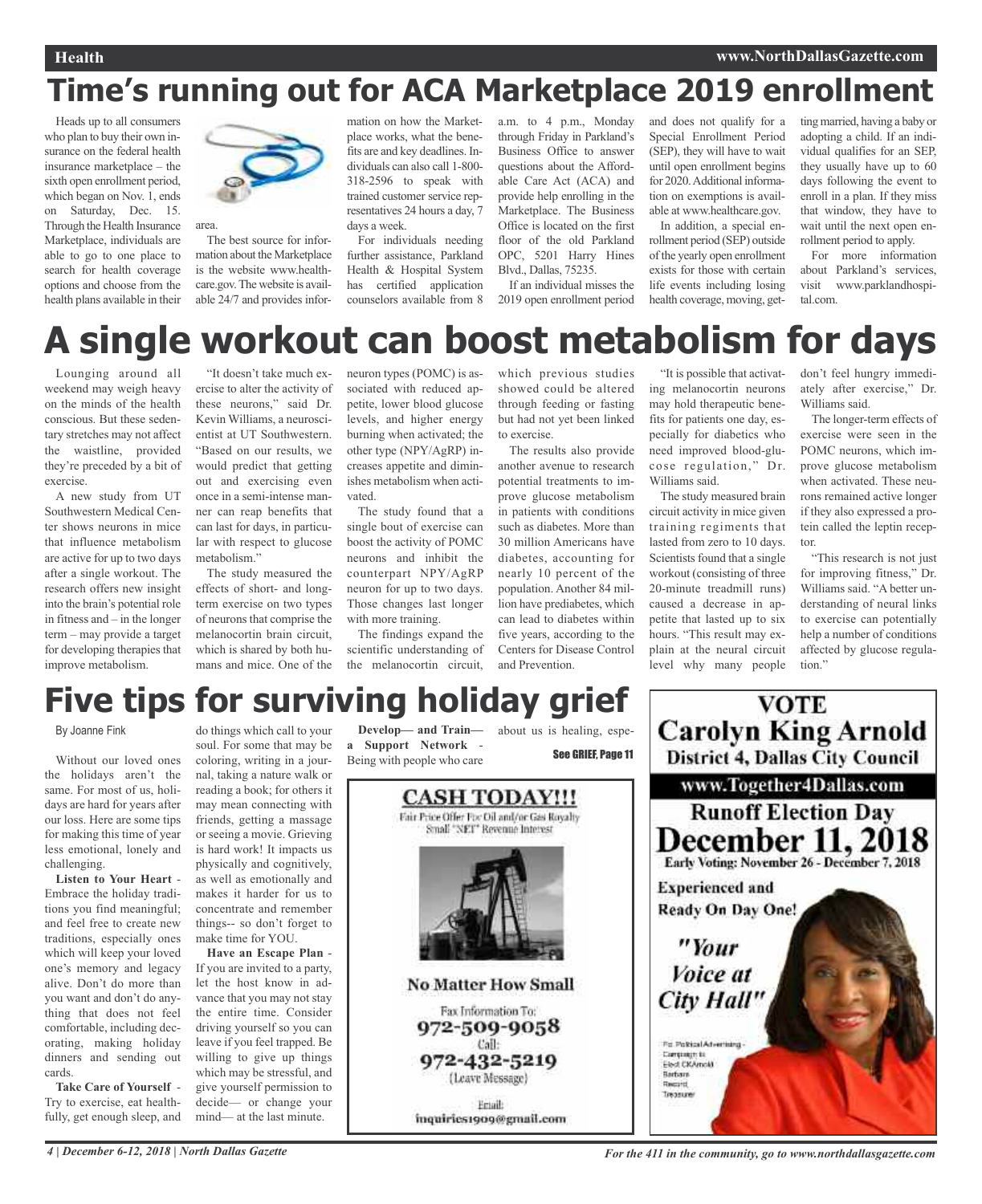# **Rep. Helen Giddings receives the DBCC Lifetime Achievement Award**

Rep. Helen Giddings received the distinguished Lifetime Achievement Award this evening at the Dallas Black Chamber of Commerce (DBCC) 92nd Anniversary Annual Awards Dinner at the Renaissance Dallas Hotel.

Giddings was the first woman to serve as Board Chair of the Dallas Black Chamber of Commerce. She was recognized for her twenty-five plus years of hard work and leadership in the Texas Legislature.

"What a blessing it has been to be chosen as one of



150 members of the Texas House of Representatives, serving over 27 million peo-

ple in this state. I am appreciative for the many relationships that will continue to en-

rich my life," Giddings shared.

 College open after raising Rep. Giddings priority in the Legislature has always been education and extending opportunities to Texas children. She led an effort to obtain a \$25 million appropriation in the base budget for both historically Black colleges, Texas Southern, and Prairie View A&M. She kept the doors of Paul Quinn \$1.3 million and working with the Higher Education Coordinating Board to ensure degrees could be awarded.

She has stood up for children throughout her career, securing alcohol free zones around schools and ending so-called "lunch shaming". She led efforts to overhaul juvenile justice laws to cease the criminalization of young children and reformed remedial education by establishing new standards to support students' success.

Whether it be creating the Academic Bridge Program at UTD, or partnering with Senator Royce West to establish the University of North Texas at Dallas, her commitment to education has never

In front of hundreds of community leaders, friends, and supporters, Rep. Giddings humbly accepting her award said "I have been entrusted with work which allows me the great opportunity to touch many lives in the most basic and profound ways, and for that I am eternally grateful.Although I am coming to the end of my legislative career, my public service will not end. I will always care about and continue working for our community."

**Community**

wavered.

### **U.S. Department of Labor recognizes two projects in partnership with DCCCD**

*DB CC*

On Wed., Nov. 14, the U.S. Department of Labor recognized two registered apprenticeship projects in partnership with the Dallas County Community College District: the Dallas County Manufacturers Association Manufacturing Consortium and the ACE Logistics Consortium with KLLM Driving Academy and FFE (Frozen Food Express). Both projects were in the spotlight as part of National Apprenticeship Week and Texas Apprenticeship Week.

Texas Gov. Greg Abbott issued a proclamation recognizing Nov. 12-16, 2018, as Texas Apprenticeship Week to focus on the importance

of apprenticeship programs and cutting-edge workforce development efforts in the state. "Texas leads the nation in job creation because we empower workers and employers alike to innovate, cooperate and maximize their potential," said Abbott.

"DCCCD is committed to partnering with the Texas

Workforce Commission, the U.S. Department of Labor, DFW businesses and other organizations to offer registered apprenticeship programs," said Mark Hays, DCCCD vice chancellor for workforce and economic development. "These programs help current and fu-

**Register now for** 

**Spring 2019!** 

northlakecollege.edu

ture employees earn better wages while their employers' businesses grow and contribute to economic development in our region. That's a win-win for all of  $\overline{11S}$ .

The Dallas County Manufacturers Association and DCCCD have started to

build a series of registered apprenticeships in areas that include computer numerical control (or CNC) operations, industrial maintenance, welding and machine operations.

The programs are designed to meet the needs of





Register now through January 16. **Classes begin January 22.** 



North Lake College DALLAS COUNTY COMMUNITY COLLEGE DISTRICT

*For the 411 in the community, go to www.northdallasgazette.com*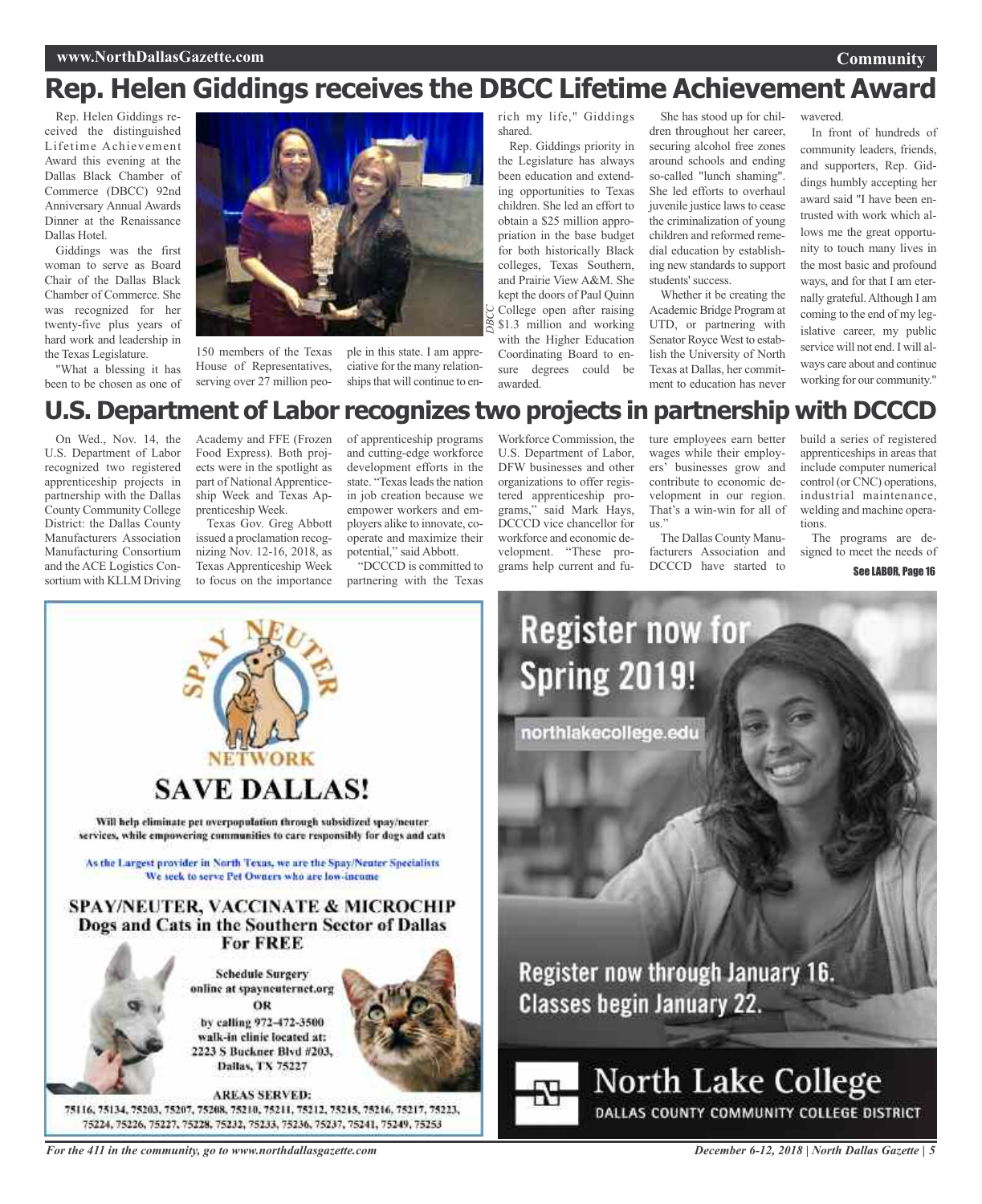### **Relationships key to turnaround success at Dallas elementary school**

The silence in the hallway is shattered by enthusiastic chanting and singing as a class at C.F. Carr Elementary School prepares for another day of learning.

Students are having fun before tackling the work of the day. Principal Carlotta Hooks, in her second year at Carr, said that strategy is just one teachers are using to engage students and build genuine relationships with them to foster an environment that expects and rewards academic success.

Carr is one of 13 Dallas ISD schools with improvements significant enough to remove it from the state's list of low-performing campuses. Some of those 13 improving schools, including Carr, are part of the district's Accelerating Campus Excellence (ACE) program, which pays incentives to high-performing educators to draw them to schools that need them the most. ACE also provides additional resources and requires parents

Educational First Steps (EFS), whose mission is to increase the number of economically disadvantaged children receiving highquality early childhood education, held its sixth annual One Childhood One Chance luncheon on Nov. 13 at Renaissance Dallas Hotel. Wendy Stanley and Michele Valdez served as co-chairs for the luncheon which featured Grow the Future as the

"A solid academic beginning and the support of a loving family are keys to a bright future, and Educational First Steps helps families across North Texas, regardless of income, to provide their children with the academic, social and emotional foundation they need to achieve bright futures," Valdez stated. "We cast a wide net by working directly with existing daycare centers in neighborhoods throughout North Texas and help turn these babysitting

theme.



to be a major part of the educational process.

A preliminary plan last year would have closed Carr and consolidated its student population at another district school. The school's success shut down that plan.

"Our staff was dedicated to giving the students a new start, and showing the kids they believe in them," Hooks said.

**Strategic structure** Academic systems are now in place that let students automatically know

the expectations each day.

For example, students arrive knowing they will work a "Math Problem of the Day" that is aligned with the curriculum and state requirements.

In language arts, students know they will be writing about the novel they are studying. The continual writing assignments are designed to help students become better readers.

"Kids have real books in their hands," Hooks said. "They understand that reading changes everything. They are writing every day, and writing with a pur-**Rolano Blackman and Brad Sham speak at Educational First Steps Luncheon**

pose.' Teachers also give instant feedback to individual students in class. She said that is important because correcting mistakes when work is in progress can more effectively teach the students and eliminates errors moving forward.

Community and parental support is also gaining strength. Volunteers from Mercy Street are at the school every day and some from Trinity Christian Academy volunteer at the school once a month.

Hooks, an avid gardener, has introduced her passion for plants to students, who

WA

enjoy helping water and maintain the school garden. There are other new opportunities for students beyond the classroom, including an after-school basketball program coordinated by a volunteer who offered to bring the game to Carr. "We get a lot of blessings,

just out of the blue," Hooks said.

### **Charting changes**

Karla Johnson-Ritchwood knows how Carr has changed. She teaches 5th– and 6th-grade Reading and has been at Carr the past 11 years. In fact, she is the only teacher to remain after Carr became an ACE campus.

She also points to strong teacher-student relationships as a driving factor.

"The students know the teachers actually care," Johnson-Ritchwood said. "Teachers are here because they want to be here. The kids know that."

District administration has provided resources teachers need to succeed, she said, and while there is a lot of pressure on the staff and students to do well, it's worth the effort.

"I'm loving it," she said. "I know everybody expected us to fail. We knew we were going to prove them wrong, and we did it."

### **PLAN YOUR HOLIDAY TRAVEL**

**LOVE LINK from** Inwood/Love Field Station

**Flying from DFW Airport?** 

**ORANGE LINE to DFW Airport Station** 



let's go.

YOUR HOLIDAY DESTINATION IS DARTable

*NBA Legend Rolando Blackman and The Voice of the Cowboys Brad Sham read and posed with children from Creative Steps Academy, an Educational First Steps accredited preschool.*

centers into accredited preschools. We invite you to join our Culture Club, which creates special experiences for EFS children, including by reading to them."

Afew of the stark realities shared with guests included: • One in four Dallas families has an annual income

less than \$25,000 and more than half the families have an income less than

\$50,000. • Childcare is "home" for these children for 10-12 hours a day so these families can work.

• Only 18 percent of day-

See FIRST, Page 16

# **AT DART.ORG/Airports**

Flying from Love Field?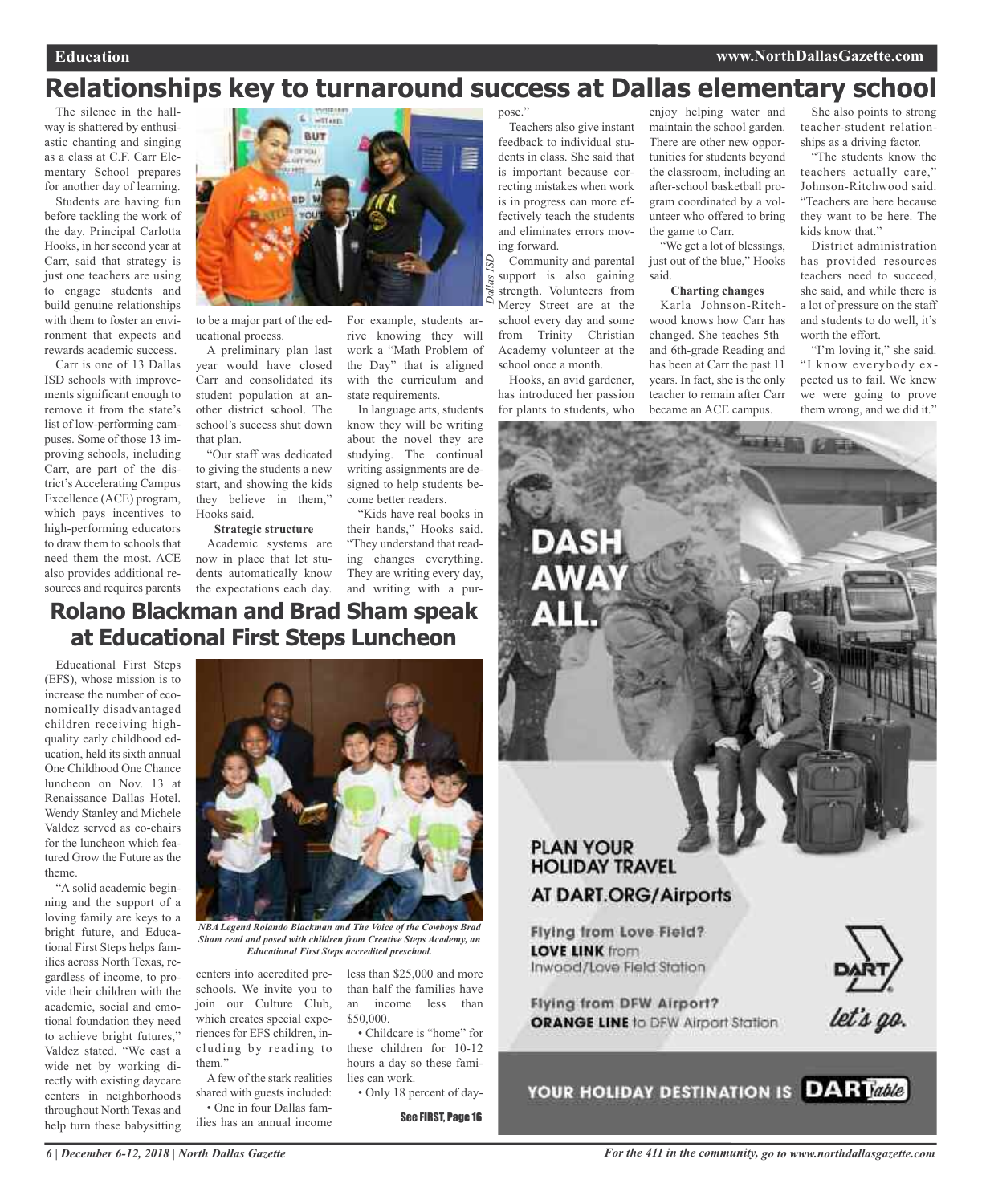### **WAW.NorthDallasGazette.com Irving** / **Plano** / **Carrollton**

# **Plano Animal Services offer pet friendly holiday tips**

While you are busy making festive plans for the holidays, don't forget to include your pets. A little precaution and prevention makes the holidays a happy time for everyone. Some common holiday pet hazards include:

• Bones: The holiday turkey or chicken leaves a lot of tantalizing bones but don't feed them to your pet. Beware of steak bones too. Small bones or chips can lodge in the throat, stomach and intestinal tract.

• Fat: Those wonderful potato latkes (watch the hot oil), gravies and poultry skin can cause severe gastrointestinal upset as well.

"Therefore, I will promote and advocate for all our students, clearly communicate the board's key

**HERNANDEZ**, continued from Page 2

ministrators.



• Holiday plants: Holly and mistletoe are poisonous when eaten. The lovely poinsettia may not be truly poisonous but its milky

goals and lead our district on the path to reaching the highest level of achievement our students deserve; all in collaboration with the

white sap and leaves can certainly cause severe gastric distress. With so many hybrid varieties available each year, the best ap-

talented teachers, staff and administrators we have in place. Additionally, I will ensure our teachers and campus administrators have the resources and support needed to be successful."

proach is to keep the plants out of your pet's reach.

• Electrical cords: Holiday lights mean more electrical cords for kittens and puppies to chew. Be sure you have cords safely secured out of the way.

• Candles: Lighted candles should never be left unattended, especially at kitty's eye level or within puppy's chewing zone. An exuberant tail, a swat of a paw and candles with hot wax can quickly cause a disaster. Anchor candles securely and away from curious faces and feet.

• Pine needles: Check holiday trees and greenery frequently. Ingested pine

As a longtime resident of Irving, Hernandez's family members are products of Irving ISD.

Her sons are Irving ISD graduates, and her daughter is a junior at Singley Acad-

needles can puncture your pet's intestines if sharp enough.

> • Holiday tree: Make sure your tree is well secured. If you have a tree climbing cat or a large dog with a happy tail, anchor the top of the tree to the wall with a strong cord or rope. Preservatives often used in the water in a tree stand can cause gastric upset, so be sure it is not accessible or not used. Avoid sugar and aspirin additives in the water as well.

> • Ornaments: Sharp or breakable ornaments, dreidels and even aluminum foil should be kept out of reach. String objects, espe-

#### emy.

In addition, her grandchildren attend Gilbert Elementary School.

Outside of work, Hernandez cherishes spending time with her family, reading cially tinsel and ribbons, are to be safeguarded at all costs. They are thin and sharp and can wrap around intestines or ball up in the stomach.

• Stress and company: Make sure your pets have collars and tags on in case of escape. Ask guests to keep an eye out for pets underfoot and remind them your normally friendly dog or cat may be less than willing to deal with enthusiastic children and rooms full of unfamiliar people. Provide a special quiet place with a blanket and fresh water for your pets to retreat to when the festivities get too stressful.

multiple approaches to leadership and literature that carries social implications for improving the world in which we live, traveling and attending live music events.



Y0073 WCM IS881E FINALS M CMS Accepted 08272018

NA9WCA#1Y22636E 0000 o WelCare 2018

For the 411 in the community, go to www.northdallasgazette.com December 6-12, 2018 | North Dallas Gazette | 7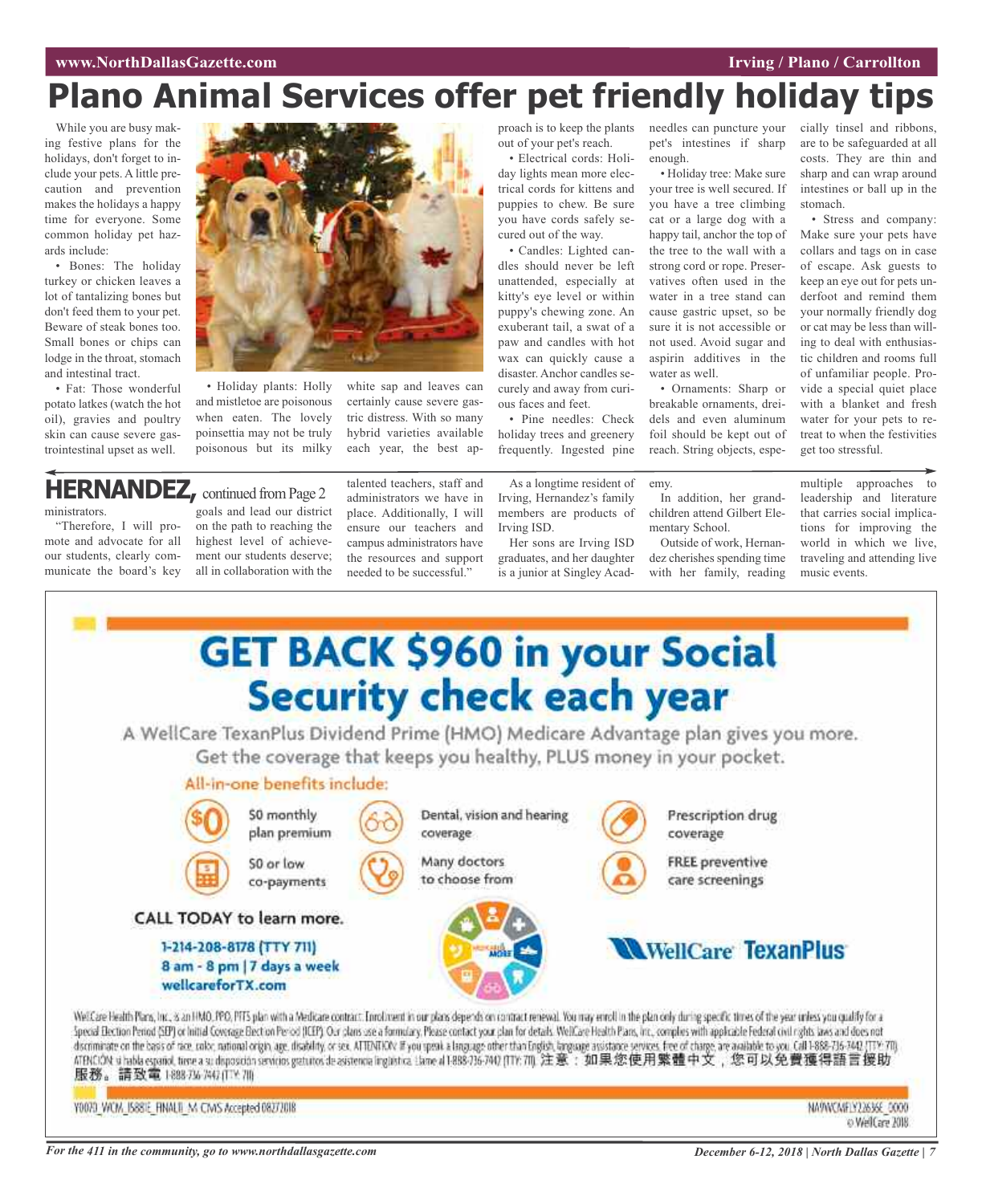

### **NEED HELP PAYING FOR YOUR INSULIN OR DIABETES CARE?**

The Lilly Diabetes Solution Center may help lower out-of-pocket costs for people taking Lilly insulin who:

- are in the deductible phase of their high-deductible commercial insurance plan ٠
- do not have insurance
- have a prescription for any Lilly Insulin ¢

People who call the Lilly Diabetes Solution Center will be connected immediately with a representative who, after a confidential conversation and determining eligibility, can offer solutions based on each person's circumstances.

### Call 1-833-808-1234 9:00 a.m. - 8:00 p.m. ET, Monday-Friday

Help is available at the Lilly Diabetes Solution Center

PP-LD-US-1746 10/2010 CLIII) USA, LLC 2010. All rights reserved.

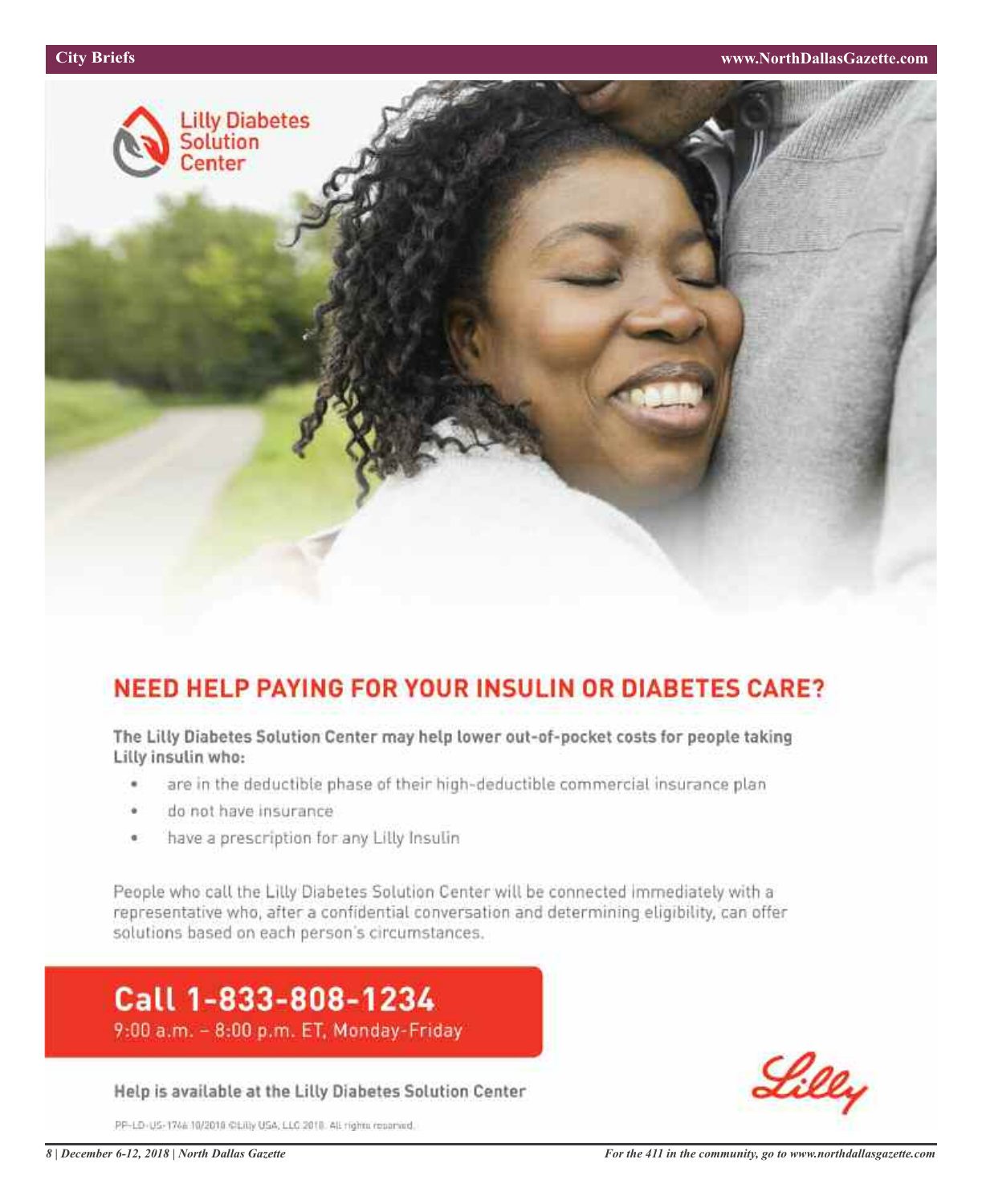# **Cowboys serve notice with win over Saint**

By Dwain Price *NDG* Sports

FRISCO – Even after going to Philadelphia and Atlanta and beating the Eagles and Falcons for their first road victories of the season, and then backing that up with a huge Thanksgiving Day victory over the Washington Redskins, the critics still had their lingering doubts about the Dallas Cowboys.

That's why when the Cowboys hosted the ultra red-hot New Orleans Saints last Thursday, no one gave the home team any respect going into that game.

Final score: Cowboys 13, Saints 10.

"No one believed in us," running back Ezekiel Elliott said. "I think all four of the panelists up there on the



*ances by players like Leightn Vander Esch. (Photo: Keith Allison / Flickr)*

NFL network said we were going to lose. The whole nation thought we were going to lose, and we came out and we shocked the world.

"The crazy thing about it is we could have played so much better. So, I mean,

we've just got to enjoy this victory, we've got to celebrate it, but we've got to get back to work because we've still got a lot of football left and we still have a lot of getting better to do. I think we came out and showed that

we can compete with the best teams in this league."

The win over the Saints, who came in sporting an NFL-high 10-game winning streak, was the fourth straight for the Cowboys. The streak started when the Cowboys went to Philadelphia and shocked the world by stunning the Eagles, 27- 20, back on Nov. 11.

Guess who's coming to AT&T Stadium in Arlington to visit the Cowboys on Sunday at 3:25 p.m.? It's those same Eagles, who will be seeking revenge and trying to stay in the thick of the NFC East race.

Dallas leads the NFC East with a 7-5 record, and the Eagles and Redskins are each one game back at 6-6. A victory by the Cowboys would almost lock up the divisional title and send Dallas

to the playoffs for the first time since 2016.

Quarterback Dak Prescott said the Cowboys' overall mindset changed when they were dragging around a pitiful 3-5 record midway through the season.

"We didn't get down on ourselves," Prescott said. "We didn't count ourselves out like everybody did when we were 3-5. We knew we had lost a couple of games before that, that we should have won.

"We just kept that mentality to get better every week, stack good days on top of good days at practice, and that will end up just stacking wins. That's what we've been able to do, but as I said, we've got to continue to get better at that."

Defensive tackle Tyrone Crawford went so far as to tell reporters to continue describing the Cowboys as an also-ran team that doesn't stack up with the best the NFC has to offer.

"Please keep calling us the worst," Crawford said. "I mean keep calling us nothing. Keep downplaying us.

"I like that. We're better like that -- backs against the wall"

Coach Jason Garrett explained that the growth of the Cowboys has been on full display during this fourgame winning streak, and hopes it'll continue with the big showdown against the Eagles.

"We have a young football team, so they're learning from their experiences as they go,' Garrett said. "When things are good you

See COWBOYS, Page 12



*Do you have an upcoming event? Contact NDG Entertainment at marketing@northdallasgazette.com*

*December 6-12, 2018 | North Dallas Gazette | 9*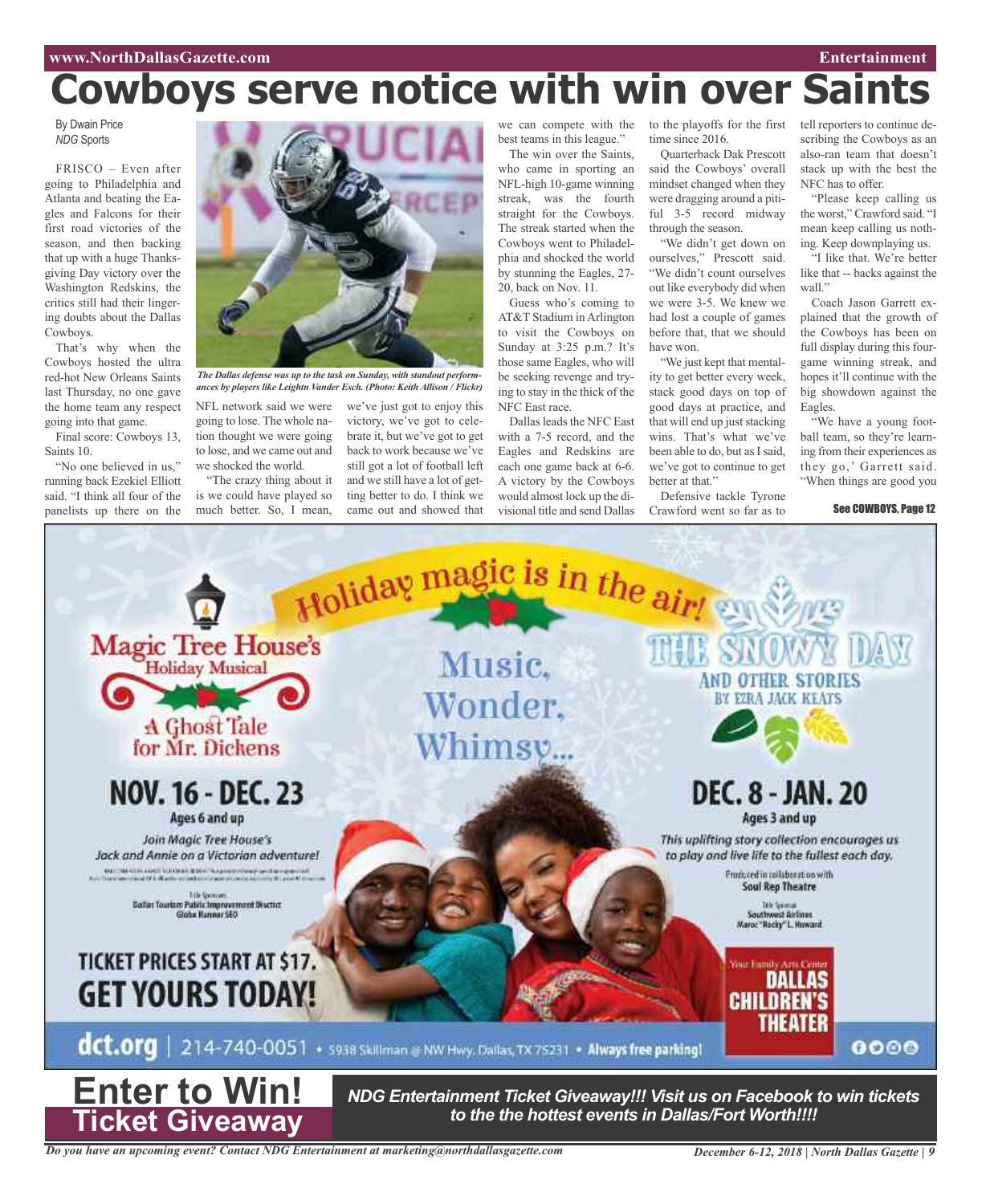# **Elf the Musical takes the stage at Dallas Summer Musicals**

By Rachel Hawkins *NDG* Staff Writer

Seeing how Thanksgiving is over, it's no shock seeing everyone getting into the swing of Christmas. With prepping for holiday decorations, listening to the classics on the radio, and watching the latest Christmas specials on Netflix, it's safe to say the holidays have officially invaded almost everyone's lives.

And what's a better way to

start off the cheerful season by watching Elf the Musical. Based on the famous 2003

motion picture starring Will Ferrell, Elf the Musical opened on Nov. 27, and will run until Dec.2. at the Music Hall at Fair Park.

The musical, presented by Dallas Summer Musicals, featured an extremely colorful production with several uplifting original songs, perky dance choreographies, and fantastic acting the entire family is sure to enjoy.

Elf the Musical is the story of Buddy, a young orphan child who mistakenly crawls into Santa's bag of gifts and is transported back to the North Pole. Unaware that he is actually human, Buddy's enormous size and poor toy-making abilities cause him to face the truth. With Santa's permission, Buddy embarks on a journey to New York City to find his birth father, discover his true identity, and help New York remember the true meaning

of Christmas.

Eric Williams, the star of the show who played Buddy, gave a wonderful performance with his upbeat attitude. While the play does follow the same story as the original movie, there are a couple of twists and changes which is sure to delight the audience.

Single tickets starts at \$20. You can purchase them at DallasSummerMusicals.org or by contacting 1 (800) 745-3000.

tickets visit our Facebook page and share with us your



*Buddy, played by Eric Williams (left), and Santa, played Mark Fishback (right), during Elf the Musical. (Photo Credit: Joan Marcus)*

# **Win tickets to 25th annual Christmas Kwanzaa Concert**

The Black Aacadmy of Arts and Letters(TBAAL) is hosting the 25th Annual Promising YoungArtists Series Christmas Kwanzaa Concert on Saturday, Dec. 15 at 8 p.m. North Dallas Gazette readers can win free tickets to enjoy the festive holiday event.

Each year TBAAL brings

together talented youth across the metroplex to help families celebrate the holidays. Produced by Curtis King, this year the participating schools include South Oak Cliff, Life School Oak Cliff, Franklin D. Roosevelt, Conrad, Irma P Rangel and J.F. Kimbal featuring Navarro College, Charles

Rice Elementary Honors Choir and Townview Band. Kchristrian Howard is coordinating the affair.

The show will feature many familiar holiday classics as the audience is invited to join in and sing as well. Also, Kwanzaa, so often not celebrated, information will be shared with the guests. For an opportunity to win

favorite Christmas song and the artist version you prefer. Better yet, send include a video in your comment

which will serve as your entry.

To purchase tickets call 214-743-2400.



# **DCT offering two holiday treats for the family**

This year the Dallas Children's Theater is offering two shows for families to enjoy the holiday season and beyond. One show is already underway and the second production kicks off this weekend.

Magic Tree House's Holiday Musical: A Ghost Tale for Mr. Dickens is on stage until Dec. 23 and is a perfect

story for children 6 and up. They will enjoy watching Jack and Annie, swept back to Victorian times on their Magical tree ride. With a little help from three ghost friends, Jack and Annie learn how charity and kindness can change the course of history.

The Snowy Day is a joint production with the Soul Rep Theatre and it comes to life

on Dec. 8 featuring humor and fun - with puppets. The uplifting story collection encourages your guests (and adults too!) to play and live life to the fullest each day. The play will take a break from Christmas Eve until January 3, 2019, when it will continue until Jan. 20.

Tickets are available at dct.org.

### **NDG Entertainment Guide: Holidays in the park and under the sea**

By Tiffany Gilbert *NDG* Entertainment

Come out and experience **Christmas at the Anatole** featuring Peppermint Park on Dec. 7 from 5 p.m. to 9 p.m. at Hilton Anatole, in Dallas. Experience the magic of the holiday season with the return of Christmas at the Anatole, featuring Peppermint Park. This outdoor, holiday experience will feature games and ac-

tivities for kids, festive shows, train rides, a petting zoo, Breakfast with Santa and so much more. Stay packages are available now; visit ChristmasAtTheAnatole.com to plan your stay!

Go on an adventure at the **Why Women Trip** on Dec. 8 from 3 p.m. to 5 p.m. at the The Black Academy of Arts and Letters, Inc., in Dallas. Why Women Trip is a love story about Zori

love can really damage the heart. Zori is a person that loves hard and seems to always get hurt by those around her. She shows that life must go on but with time the right one will appear. The question is will you allow your heart to be open to that new love? To purchase tickets visit tbaal.org.

See GUIDE, Page 12

*10 | December 6-12, 2018 | North Dallas Gazette*

*Do you have an upcoming event? Contact NDG Entertainment at marketing@northdallasgazette.com*

Supported in part by: "

**DALLAS** 

地线水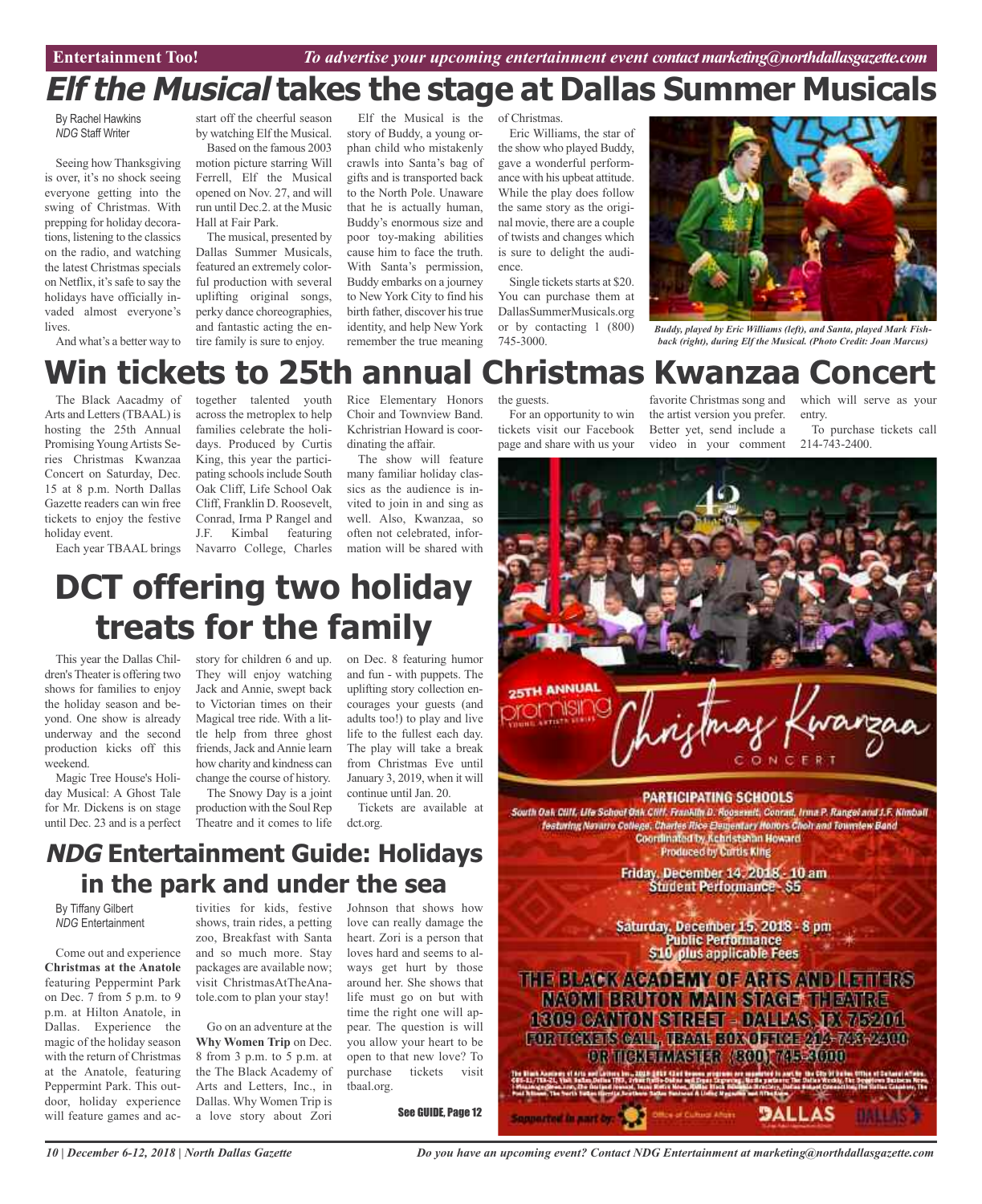# **DeVos hid student loan repayment abuses for 18 months**

By Charlene Crowell

In February 2017, the Consumer Financial Protection Bureau (CFPB) sued Navient Corporation and two of its subsidiaries for allegedly using shortcuts and deception to illegally cheat 12 million borrowers out of their rights to lower loan repayments. These practices, according to CFPB, led to an additional \$4 billion in borrower costs.

Forbearance is only one option available to borrowers repaying their student loans. While other options less costly to borrowers like income-based repayment were available, Navient's widespread use of forbearance boosted corporate profits by minimizing time spent advising distressed borrowers.

Navient's profit-enhancing measures came at a great expense to borrowers. For example, three-years of deferment on \$30,000 in student loans would cost a borrower an additional \$6,742.

A few weeks later and in

cially if they can say our loved one's name and listen to us cry without trying to fix us, or fix the sit-

But many people are so afraid of saying the wrong thing or doing something to upset us that they often disappear right when we need them the most, which is hurtful. It is up to us to be their teachers; don't be afraid to reach out and let people know what you need and how

uation.

they can help.

**GRIEF,** continued from Page <sup>4</sup>

#### response to CFPB's lawsuit, the Education' Department's Federal Student Aid (FSA) division audited Navient from March 20-24, 2017, and later produced a report of its findings on May 18, 2017.

But the audit remained secret until late November this year when the investigative expertise of Associated Press, aided by U.S. Senator Elizabeth Warren (MA), finally led to public disclosure of its devastating findings. Rather than incur the wrath of consumers nationwide, and/or appear to support the CFPB or any of the multiple state attorneys general who also sued Navient, the Education Department never made the critical audit public.

As journalists would say, this story has legs: A Cabinet secretary allowed a federal contractor to act as if a key public agency worked for a private company. Additionally, audit findings hidden for a year from the public today impact 44 million student loan borrowers. The one encouraging de-

tude by looking for the blessings in every situation; being kind; seeking connection; reaching out in love and friendship to others; and celebrating our loved one's legacy.

Joanne Fink is an award-winning designer, calligrapher, bereavement advocate, and author of WHEN YOU LOSE SOMEONE YOU LOVE. Her studio, Lakeside Design, specializes in developing products for the gift, stationery, craft and faithbased markets. With more than a million books in print, Joanne is the author of 11 books from Fox Chapel Publishing.

#### velopment in this still-unfolding scenario is that a U.S. Senator is still waging an effort to protect consumers. In a November 13 letter this year from Sen. Warren to Navient's President and CEO, the Massachusetts Senator was justifiably direct.

"This report bolsters allegations that Navient illegally cheated struggling student borrowers out of their rights to lower repayments…This finding is both tragic and infuriating, and the findings appear to validate the allegations that Navient boosted its profits by unfairly steering student borrowers into forbearance when that was often the worst financial option for them."

My own review of the report's hidden findings by the audit's six-member onsite review team uncovered how Navient not only failed to advise student loan borrowers of all available options to repay their loans but believed that its servicing contract with the Department of Education did not

require the firm to do so.

A section of the report entitled, 'Servicer Response' states in part: "We disagree with 168 of the 228 servicing opportunity determinations (call review and servicing history review)….Nor are we aware of any requirement that borrowers receive all of their repayment options – IDR, deferment and forbearance – on each and every call…If FSA chooses to require all servicers to discuss IDR to all borrowers on all calls or to require all service representatives follow a common call flow, specific requirements should be provided in an approved Change Request."

That's a lot of corporate nerve.

Navient is supposed to work for the Department of Education, and by extension, the American people. Further, if Secretary DeVos allows this major contractor to shape what will or will not happen on her watch, what kind of public steward of taxpayer dollars is she?

The FSA findings give

even more credence to the earlier CFPB investigation undertaken before filing its Navient lawsuit. CFPB learned that many of the borrowers that incurred excessive charges included military veterans who became disabled during their service to the country. Federal law provides that military veterans whose disabilities were incurred during service to the country are entitled to loan forgiveness.

Navient also holds title to a related and dubious distinction: More consumers filed complaints about Navient than any other student loan servicer. Complainants identified dealing with the servicer or lender as the key issue, compared to nearly half at 34 percent whose problems were based on an inability to pay their loans.

"At every stage of repayment, Navient chose to shortcut and deceive consumers to save on operating costs," said then-CFPB Director Richard Cordray at the time the lawsuit was filed. "Too many borrowers

paid more for their loans because Navient illegally cheated them."

**Marketplace**

"Too many Americans are struggling to make their student loan payments every month," said Whitney Barkley-Denney, a policy counsel specializing in student lending with the Center for Responsible Lending. "While the Department of Education has created programs to help make monthly payments more affordable, those programs only work if servicers are actually helping eligible borrowers access them. Servicers aren't merely debt collectors - they can be a borrower's lifeline to financial stability."

Navient still has a chance to set its record straight. Sen. Warren's letter requests a written reply to the litany of concerns by December 4. Stay tuned.

*Charlene Crowell is the Center for Responsible Lending's Communications Deputy Director. She can be reached at Charlene.crowell@responsiblelending.org.*

ments of the building are designed to support employee

### **McKesson Corp moving headquarters to Irving**

SAN FRANCISCO — McKesson Corporation this week announced the relocation of its corporate headquarters from San Francisco, California to Las Colinas, Texas, effective April 1, 2019, expanding upon its presence in the Dallas area.

"We are excited to strengthen our presence in Texas and make Las Colinas our official global headquarters," said John H. Hammergren, chairman and chief executive officer, McKesson Corporation. "Governor Abbott and the Irving/Las Colinas community have provided tremendous support since we opened our Las Colinas campus last April.

Making this move will improve efficiency, collaboration and cost-competitiveness, while providing an exceptional work environment for our employees."

McKesson's Las Colinas campus is already a key hub for the company. Employees at the North Texas location perform vital functions for the company in areas such as operations, information technology, finance and accounting, marketing and sales, administration and support, purchasing, and project management.

"I'm delighted McKesson, a Fortune 6 company, is making Texas the home of its new global headquarters," said Texas Governor Greg Abbott. "The company has a long record of success in our state. McKesson's expansion is an example of the kind of high-quality companies and jobs Texas has attracted as a result of our focus on economic growth, and I am proud to welcome them to the Lone Star State."

McKesson's Las Colinas campus has achieved a LEED Gold certification, recognizing its resource efficiency, as well as a WELL Building Silver certification, the first building standard focused solely on human health and wellness. Eleproductivity and wellness, empowering employees to work the way they like while fostering team collaboration amidst an array of amenities and enhanced technology capabilities. "We are proud that

McKesson has decided to make Irving/Las Colinas its official, corporate home," said Irving Mayor Rick Stopfer. "Irving is an amazing city with talented, hardworking people and wonderful amenities. We're delighted to have yet another Fortune 500 company make Irving their global headquarters."

**STARBUCKS, continued from Page 1** 

Focus on What You Have, Not What You've Lost - While this is easier said than done, we can try to stay grounded in grati-

the non-profit Generation to provide a multi-week training program to 200 young people over the next two

years. The company will also support existing programs aimed at helping connect young people with internships, apprenticeships and jobs.

Since announcing the Community Store initiative in 2015, Starbucks has opened similar community

stores in Ferguson, Mo.; Englewood in Chicago's Southside; East Baltimore; Miami Gardens; Bed-Stuy in Brooklyn, N.Y.; Birmingham, Ala.; and Seattle's

White Center, among other places. The company will open two others soon, in New Orleans and near Atlanta, with more coming over time.

As the new store opens in Dallas, meet five Starbucks partners who are excited about its potential and its role in helping to reinvigorate the neighborhood.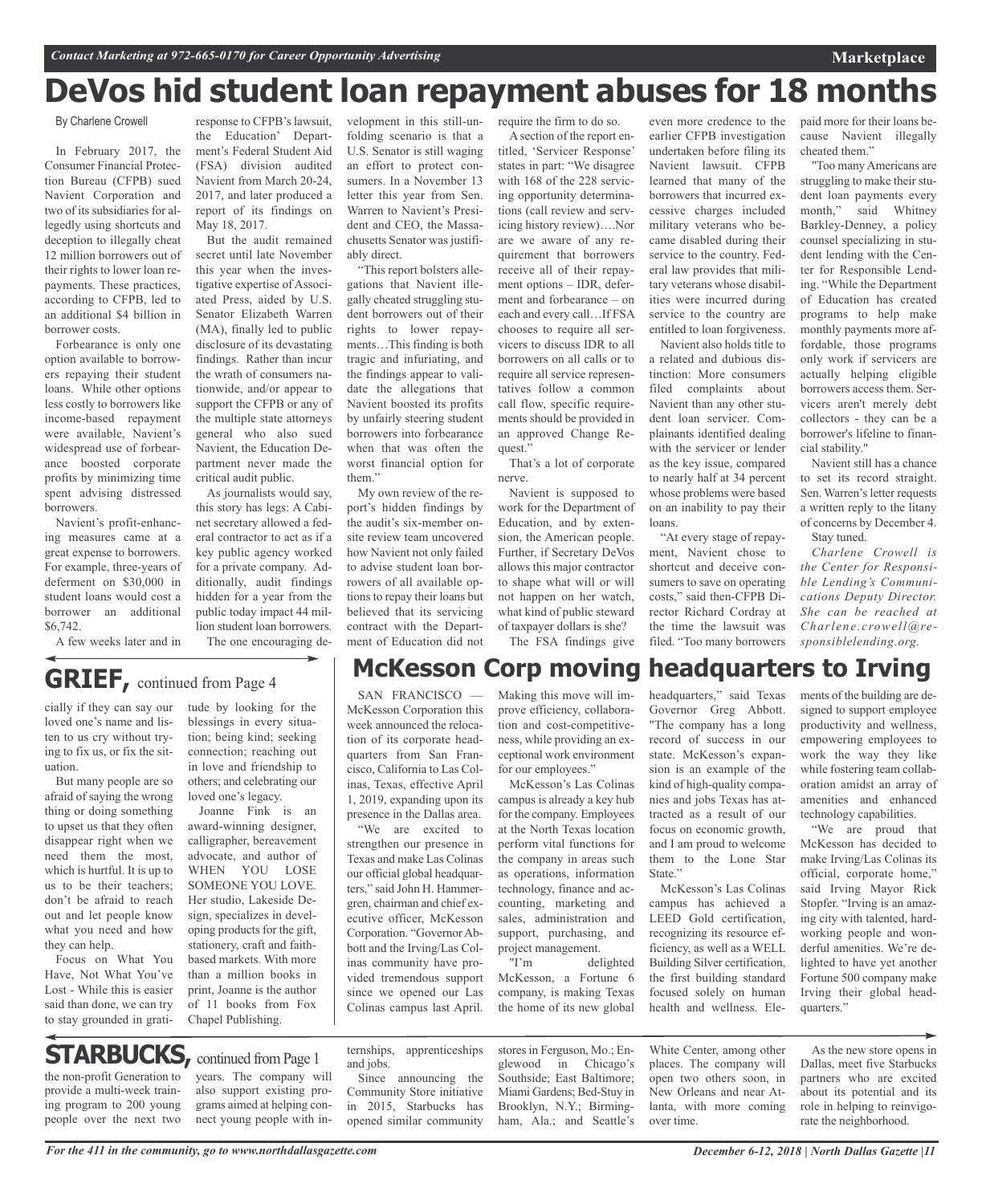### **Allstate Agency Owners Support DFW Students with Back-to-School Supply Drive, Earn \$28,000 Grant for DFW-Area Schools** \$28,000 Allstate Foundation youth empowerment part-

DFW Allstate agency owners recently joined Allstate volunteers across seven states to secure \$193,000 in Allstate Foundation Helping Hands® grants to benefit 21 schools and youth groups, including an \$8,000 grant to Aikin Elementary School, an \$11,000 grant to Lakewood Elementary School and a \$9,000 grant to Stevens Park Elementary School.

Allstate volunteers mobilized people in communities around the country to donate vital items such as backpacks, hand sanitizer, lined notebook paper, pencils, pens and other supplies – a powerful way to enhance students' learning experience by ensuring they started school with the tools they need to succeed.

"As small business owners and community members we see firsthand the

You can watch **Scuba Diving Santa** take the plunge at Sea Life Aquarium on Dec. 12 from 11:30 a.m. to 12:30 p.m. at the SEA LIFE Grapevine Aquarium, in Grapevine. SEA LIFE Grapevine Aquarium is swimming in holiday cheer this December. Experience a dive show

challenges schools, teachers and students alike often face in securing critical supplies that ensure academic achievement," said Roberto DeLeon, Allstate senior manager of corporate relations in Texas. "Giving back is core to who we are, which is why we're proud to volunteer and provide DFW area educators and students the resources needed to excel."

The school supply drive also empowered educators to focus on preparing for the academic year instead of worrying about critical supply needs. Each year, public school teachers spend nearly \$500 of their own wages on supplies for their classrooms, according to the National Center for Education Statistics.

Through their volunteer efforts, DFW Allstate agency owners secured a Helping Hands® grant to benefit the schools – with \$8,000 supporting Aikin Elementary School, \$11,000 supporting Lakewood Elementary School and \$9,000 supporting Stevens Park Elementary. The schools will use the grant to support student and teacher success. The schools are among thousands of organizations this year to receive Allstate Foundation Helping Hands grants secured by Allstate agency owners and financial specialists for their volunteer efforts. The grants support organizations addressing domestic violence, youth empowerment, disaster preparedness, hunger and other causes.

The school supply drive was part of a multi-state effort of the Allstate Foundation Good Starts Young® initiative and its national

tive fishy activities include a meet and greet with Santa Sharky, finding the aquarium's mischievous elf Minnow and snapping a selfie, and writing holiday cards to your favorite sea creature. Scheduled dives occur at 11:30 a.m. on Wednesdays and Saturdays, Dec. 12, 15, 19 and 22. For more information visit https://www.visitsealife.co

ner, WE Charity. The supply drives benefitted participating schools and youth groups in California, Connecticut, Kentucky, Illinois, Minnesota, Pennsylvania and Texas.

Good Starts Young is a signature initiative of The Allstate Foundation to prepare today's youth for the future and build our next generation of leaders. In 2017, Allstate Foundationsupported programs provided more than 2 million youth with the guidance and resources they need to master critical social and emotional learning (SEL) competencies – critical thinking, collaboration, cultural awareness and communication – so they can take action.

Participating DFW Allstate agency owner volunteers include (in alphabetical

Go and spread the holiseum & Wildlife Sanctuary, in McKinney. Bundle up and experience Holidays at the Heard, the most unique holiday event in North

order by last name): **A i k i n El e m e n t a r y School**

• Willie Bradley, Dallas • Vincent Greene, Mesquite

• Kari Heatherly, McKinney

• Jay Jaroszewsk, Rowlett • Frederick Moreno, McKinney

• Stanley Smith, Dallas

• Jake Tedesco, Plano • Diana Wickman, Richardson

**Lakewood Elementary School**

- Jay Adkins, Bedford,
- Alex Behar, Bedford
- Maria Bustillo, Irving
- Frank Correa, Grapevine
- Dorian Jimenez,
- Grapevine
	- Alex Long, Irving
	- Sarah Nelson, Bedford
	- Cecil Nutall, Fort Worth

• Sue Smith, Watauga • Hugo Valdes, Grand

Prairie

Heard brings the beauty of the holiday season into nature. Guests will see lights and holiday décor along a half mile Heard nature trail. In keeping with the Heard's role as a nature preserve, this light display is designed to enhance, rather than overpower, the sanctuary's natural beauty. Children and the young at heart will enjoy the opportunity to

**Stevens Park Elementary**

- Gary Daniels, Dallas
- Shebra Dunlap, Grand Prairie
- Hugo Gonzalez, Dallas
- Derrick McKee, Irving
- Kevin McKee, Dallas • Maviela Medrano, Dal-
- las

• Deborah Naulls, Lancaster

• Maria Romero, Dallas • Carol Valentine, Mansfield

The Allstate Foundation works to create more prosperous communities where people are empowered to fulfill their hopes and dreams by inspiring the next generation of leaders, breaking the cycle of domestic violence, closing the nonprofit leadership gap and honoring Allstate volunteers. More information on The Allstate Foundation is available at AllstateFoundation.org.

take a photo with Father Christmas and Mother Nature in a festive setting.

Hot beverages and treats will be available for purchase. Family-friendly entertainment will complement the holiday atmosphere. Local musicians will delight audiences with live holiday music in the Heard outdoor amphitheater.

### **COWBOYS**, continued from Page 9

**GUIDE,** continued from Page <sup>10</sup>

try to build on those things, and when things aren't good you try to correct them and move forward and keep working.

"They try to get better every day and grow week by week. I think we've done that. This team works hard, they play with a tremendous spirit, they love playing football, they love playing together. I think that's showing up in these games."

Still, to emerge victorious in three games in 12 days over the Falcons, Redskins and Saints speaks volumes about the 180-degree turnaround the Cowboys have

like no other as Scuba Diving Santa, along with his elf, make a jolly appearance in a water wonderland amongst the fish, sharks and stingrays in SEA LIFE's 160,000-galloon ocean tank. Pose for pictures and find out if Scuba Diving Santa thinks you've been naughty or nice. Other fes-

"Our guys did a really

made in recent weeks. good job preparing over this last month or so knowing

that we had a lot of football in a short period of time," Garrett said. "They were very professional in taking care of their bodies, getting their mind and spirit right to practice the right way and play the right way."

Part of playing the right way came after the acquisition of Amari Cooper. The Cowboys are 4-1 since acquiring the talented wide receiver in a trade with the Oakland Raiders on Oct. 23. Because of Cooper's

speed and ability to stretch the defense on the outside, it's becoming increasingly difficult for teams to put eight players in the box in an effort to stop Elliott while daring Prescott to beat them with a cast of average receivers. Since the arrival of Cooper, that game plan for opposing team is no longer effective.

"I'm really happy that we're 4-1 since I've been here," Cooper said. "I just want to keep winning.

"It feels good to be on a winning streak. We deserve it. We practice hard, we play hard, and why not keep winning?"

And while they're win-

ning, the Cowboys know they'll have to continue to keep proving the naysayers wrong.

Texas. Holidays at the

"As I said, we're a young team, but it's a team with a lot of confidence and a team with a lot of fight," Prescott said. "As I said, our backs were against the wall. It just shows the character of this team.

"We're not surrendering to anybody and we're moving forward, regardless of what we have to do. That's just been special for us over the last four weeks or so, (we've) just been able to move forward and not worried about anything outside of our locker room."

### **Paid Internship opportunity for writers, college students in the Dallas Area**

The *North Dallas Gazette* has an internship

position available. The goal is to provide students and aspiring writers an opportunity to gain published clips, experience and professional feedback. The position is for up

to 20 hours a week at \$8.00 per hour. Applicants must have reliable transportation.

**Send resume and writing samples to: businessoffice@northdallasgazette.com**

m/grapevine/. day cheer at **Holidays at the Heard** on Dec. 14 and Dec. 15 at various times at Heard Natural Science Mu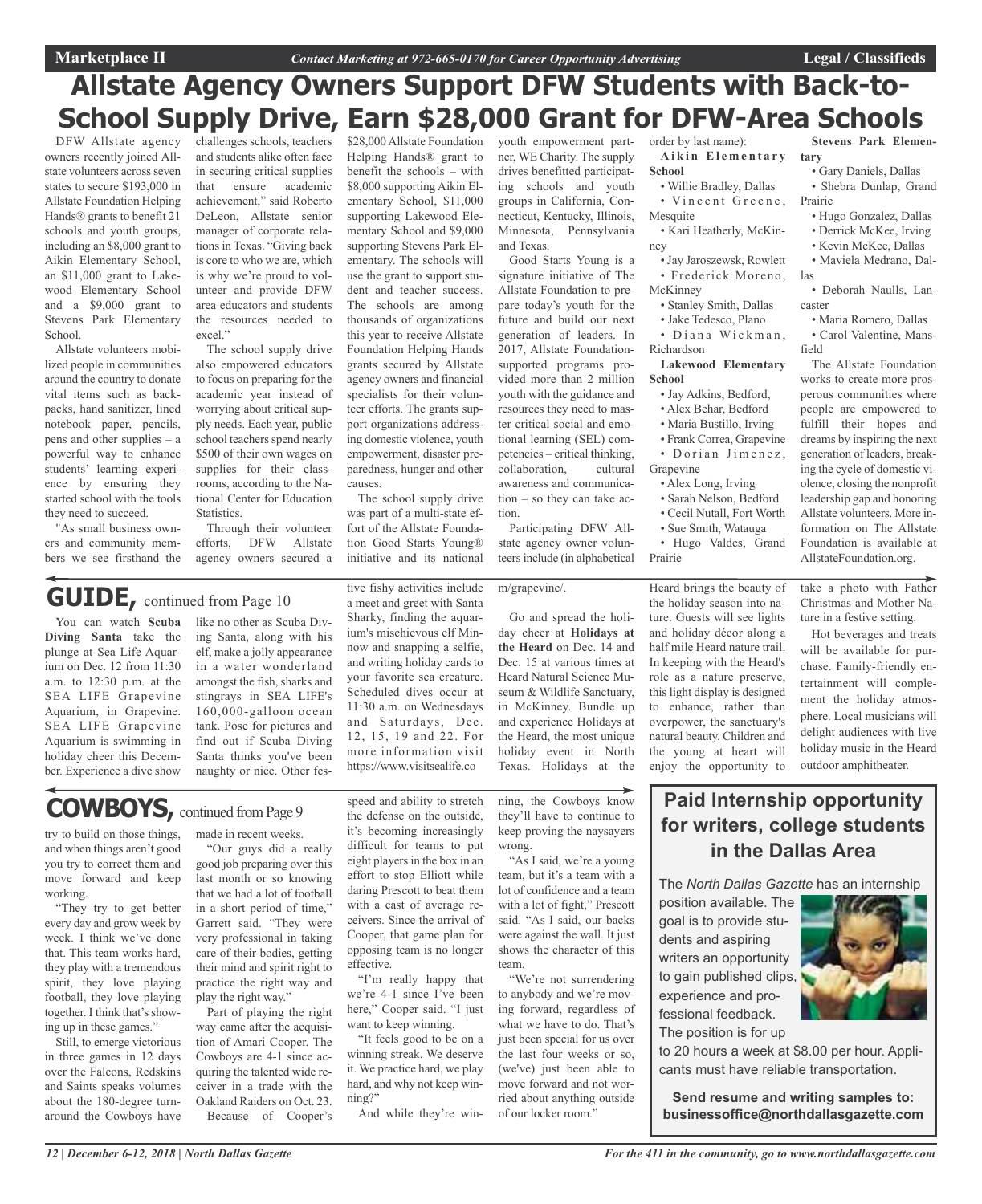**Career Opportunity** *Contact Marketing at 972-665-0170 for Career Opportunity Advertising* **Legal Notices / Career**

# **Upcoming DFW area job fairs**

### **Dec. 7 Schneider - Driver Recruiting Event**

The Schneider - Driver Recruiting Event will be held on Dec. 7 from 9 a.m. to 12 p.m. at Comfort Inn Dallas Park Central, in Dallas. Schneider is hosting a truck driving recruiting event where you will be able to one of their knowledgeable and personable recruiters about obtaining a CDL, driving opportunities, pay and benefits, military programs, requirements, terminology clarification, and any other questions you may have. For more information, you can contact bowermanb@schneider.co m or (866) 928-2116.

### **Dec. 7 and 8 Encore Career Fair**

The Encore Career Fair will be held on Dec. 7 and Dec. 8 at different times at Omni Mandalay Hotel, in Irving. They will be hosting on-site interviews. This is an opportunity to meet with several hiring managers and key decision makers in the region. They will hiring for the following positions: audio visual event technicians, audio visual sales managers, operations managers, and directors of event technologies. To apply visit freeman.dejobs.org.

#### **Dec. 11 Irving ISD Career Fair**

Irving ISD and Workforce Solutions Greater Dallas will host Irving ISD Career Fair for the community on Dec. 11 from 5 p.m. to 7 p.m. at Irving ISD Administration Building, in Irving. They will be looking for the following positions: Guest educators (substitute teachers), grounds person, journeyman plumber, carpenter-roofer, utility helper, preventative maintenance technician, food service assistant/technician, night lead custodian, custodian, appliance technician, cam-



pus auxiliary officer, security dispatch/patrol, custodian coordinator and delivery helper. Benefits would include: automatic enrollment in a retirement plan, low-cost employee medical, summer flexible schedules, free employee training, and paid holidays & vacation (261-day employees only).

### **Dec. 13 Hiring Event/Job Fair-Valet Special Events Team in Dallas**

The Hiring Event/Job Fair-Valet Special Events Team in Dallas will be held on Dec. 13 in Dallas. The time and location will be provided once you apply. The Guest Service Associate is responsible for pro-

tomer service to guests or patients in an attentive, friendly and efficient manner. The Guest Service Associate is responsible for driving, parking and retrieving guest vehicles in a prompt yet safe manner and assisting guests in and out of their vehicle during arrival and departure. For more information and to apply visit Linkedin.com.

viding exceptional cus-

#### **Dec. 20 Route Delivery Driver Job Fair**

The Route Delivery Driver Job Fair will be held on Dec. 20 from 9 a.m. to 1 p.m. at Nestle Waters North America, in Dallas. Start time is between 7 a.m. and 8 a.m., Monday through Friday flexible to work Saturdays as needed throughout the year and with the schedule as needed.

Qualifications: You'll need the ability to get a CDL class B license with

**Attention Suppliers of Goods, Services and Construction Review Competitive Opportunities at https://garlandtx.ionwave.net www.garlandpurchasing.com 972-205-2415**

GARLAND

**REWARDING CAREER?**

• Competitive wages<br>• Array of benefits<br>• Education incentive pay<br>• ...and more

REGISTER ONLINE TO TAKE THE CITY OF IRVING'S NEXT

*www.cityofirving.org*

airbrake endorsement and have a clean driving record, ability to work in all kinds of weather while working out on your own with limited supervision, ability to obtain a DOT medical card for the purpose of working for Nestle Waters, a clean driving record means in the last three years, and must be 21 years of age or older. To apply visit nestlewaterscareers.com.

#### **Jan 8 Hospitality Hiring Event**

The Hospitality Hiring Event will be held on Jan 8, from 10 a.m. to 2 p.m. at 3020 N Westmoreland Rd, in Dallas. Goodwill is hosting a hospitality hiring event at Goodwill Industries of Dallas. Charleston and Dallas Methodist Hospital Systems are hiring for hospitality positions: Cooks, food service workers, and general utility worker. For more information, and to register visit Eventbrite.com.

#### **Jan 12 Profession Pursuit**

**Job Fair** The Profession Pursuit Job Fair will be held on Jan.

12 from 11:30 a.m. to 5:30 p.m. at the center court in Irving Mall. Sponsors will include: Desoto ISD, UPS, Fedex, Active LLC, YesThrive, and more. For more information visit Eventbrite.com.

### **TISEO PAVING COMPANY**

419 E. Hwy. 80, Mesquite, TX 75150 Tel: (972) 289-0723 Fax (972) 216-5637 www.tiseopaving.com

Performing Concrete Street Paving in the Metroplex Area We Accept Subcontracting Bids For All Public Works Projects in the Dallas Area. We Are Accepting Applications for Concrete Mixer Drivers and Heavy Equip-

ment Mechanics

**Equal Opportunity Employer** 



### *For the 411 in the community, go to www.northdallasgazette.com*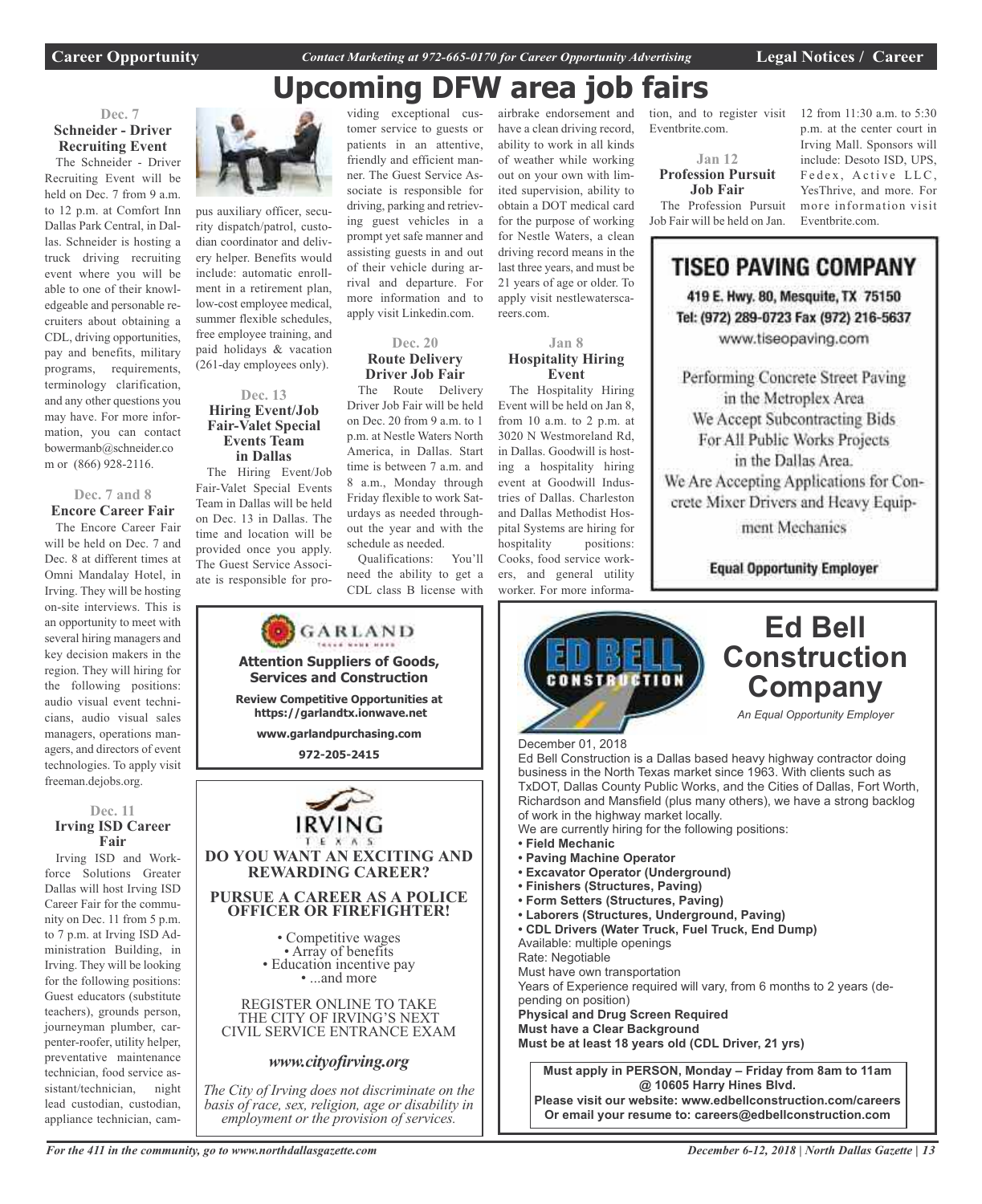# **Church Happenings** *For non-profit advertising rates, contact NDG Marketing at 972-665-0170* **Not everything in life is automatic**

#### Dr. James L. Snyder

Two days in the year I don't like. Somebody is thinking it is my wife's birthday and our wedding anniversary.

I worked that out a long time ago. My birthday is two days before the Gracious Mistress of the Parsonage and our anniversary is three weeks after our birthday. No way can I forget that.

When my wife gives me a birthday card with some gift it reminds me that I have two days to reciprocate. And reciprocate, I do very well. I love it when a plan comes together.

I remember my wife's birthday and I remember our wedding anniversary, but more often than not, I cannot remember the years. I do not know how old my wife is. At least, that's my story. And, I am not sure how long we've been married.

I know we have been married long enough to work out many things.

The two days I'm not very happy with are the days when we turn the clock forward an hour and then turn the clock backward an hour. I still do not know why in the world we do that. We gain an hour in the spring, but then we lose an hour in the fall. What's the sense in all that?

I finally figured out what the sense of all that is. It is to confuse me, in particular. It is not that I am easily confused, but rather, I confuse easily. If that makes sense, I have a bridge I want to sell you.

Why would you want to gain something and then give it back a couple months later?

I grew up in the non-technical age. I had to wind my watch every day to make sure it had the right time. It was not like it is today worth the time is set automatically.

and the time is updated automatically. I look at our TV set and see that the time is updated automatically. I like that.

My problem is that I like it too much. I have become accustomed to things being adjusted automatically.

Now they have cars that part automatically and you can be sure I'm not going to buy one. I am satisfied with the automatic setting of my clock and TV.

When I was in high school, I worked part-time for a woman. I mowed the grass and cleaned inside the house. One big thing she had in the house was about 25 clocks. I'm serious. Twenty-five clocks that all had to be set manually.

The first time I did it, I did not realize that each clock was set differently. You go upstairs and the clocks were 15 minutes faster than the clocks on the first floor so she would not be late for an appointment.

Being my employer, it would have been nice for

I look at my cell phone her to explain that to me. But, as most employers do, they do not explain everything to their employees.

> I was the kind of employee that liked to impress my employer with how good I was.

It was in the fall and we were to set the clocks back one hour. I thought she would appreciate the fact that I went around and reset all 25 of her clocks. After all, I was doing something on my own that needed done.

The thing I did not know of course, the clocks were all set different on different levels of the house. I went around and set all 25 clocks to the same time. I was so happy.

I did not tell her because I wanted her to be surprised.

I was anxious to hear her commend me for a "job well done." I was not prepared for what she was going to do.

When I arrived on her property, she comes out yelling and screaming at me at the top of her lungs. Trust me, she had lungs. At first, I could not understand what she was so upset about.

"Did you," she said hysterically, "reset all the clocks in my house?"

I smiled back at her and said quite cheerfully, "Yes, ma'am, I did."

Courtesy keeps me from quoting her right here. It was more than French she was yelling back at me.

I have never been yelled at so much in my life and I did not really understand why.

I stayed away from her for a couple of days and then I was working for her husband at his store. When I walked in, he looked at me and laughed hysterically.

I was not sure what he was laughing at that he motioned me to come over. So, I did.

"My wife," he said between laughs, "told me what you did the other day." Then he broke into some more hysterical laughter.

Why he was so cheerful about the incident was beyond me at the time.

Then he sat me down and explained the whole situation to me. I must confess when he finished telling me the whole story, I joined him in some hysterical laughter. We kept this to ourselves for as long as I worked there.

I thought of what Paul said, "Let's not get tired of doing what is good, for at the right time we will reap a harvest—if we do not give up" (Galatians 6:9).

Not everything is automatic, some things you have to work for.

*Rev. James L. Snyder is pastor of the Family of God Fellowship. He lives with the Gracious Mistress of the Parsonage in Silver Springs Shores. Call him at 1-866- 552-2543 or e-mail jamessnyder2@att.net. His web site is www.jamessnyderministries.com.*



www.**IRSsafe.com** 

NDG now has a "Special Advertising Package" for churches and non-profit organizations that need to let the community know about your Special Event.

### Opportunity You Can Measure...

### **Church Events**

- Church Anniversary
- Pastor's Anniversary
- Women's Day
- Men's Day

### **Non-Profit Org. Events**

- Fundraisers
- (Concerts)
- Special Events
- (Personal or Community)

### Special Rate \$199

(Black & White, per insertion) Ad size - 4.905"x 6"(Quarter Page, B&W) (NOTE: Color Ad \$75 extra per inserion) Production disclaimer - NDG ad meake-ready is not included in promotion. Layout/production of "copy ready"ad will be a nominal extra cost. E-mail ad copy to: Marketing@NorthDallasGazette.com or call our Marketing Department today! 665-



### **Cemetary Space Broker will make you offer on your cemetery plot**



• Inherited plot and can't sell it? • Bought plot years ago and your plans have changed? • Singles space or Side by Side spaces is okay. We will make you a "cash offer" on your cemetery plot today! If you get voice mail-leave message phone number and information on cemetery space. We will get back to you

> **Call Us Today!!!!!!!! 972.432.5219**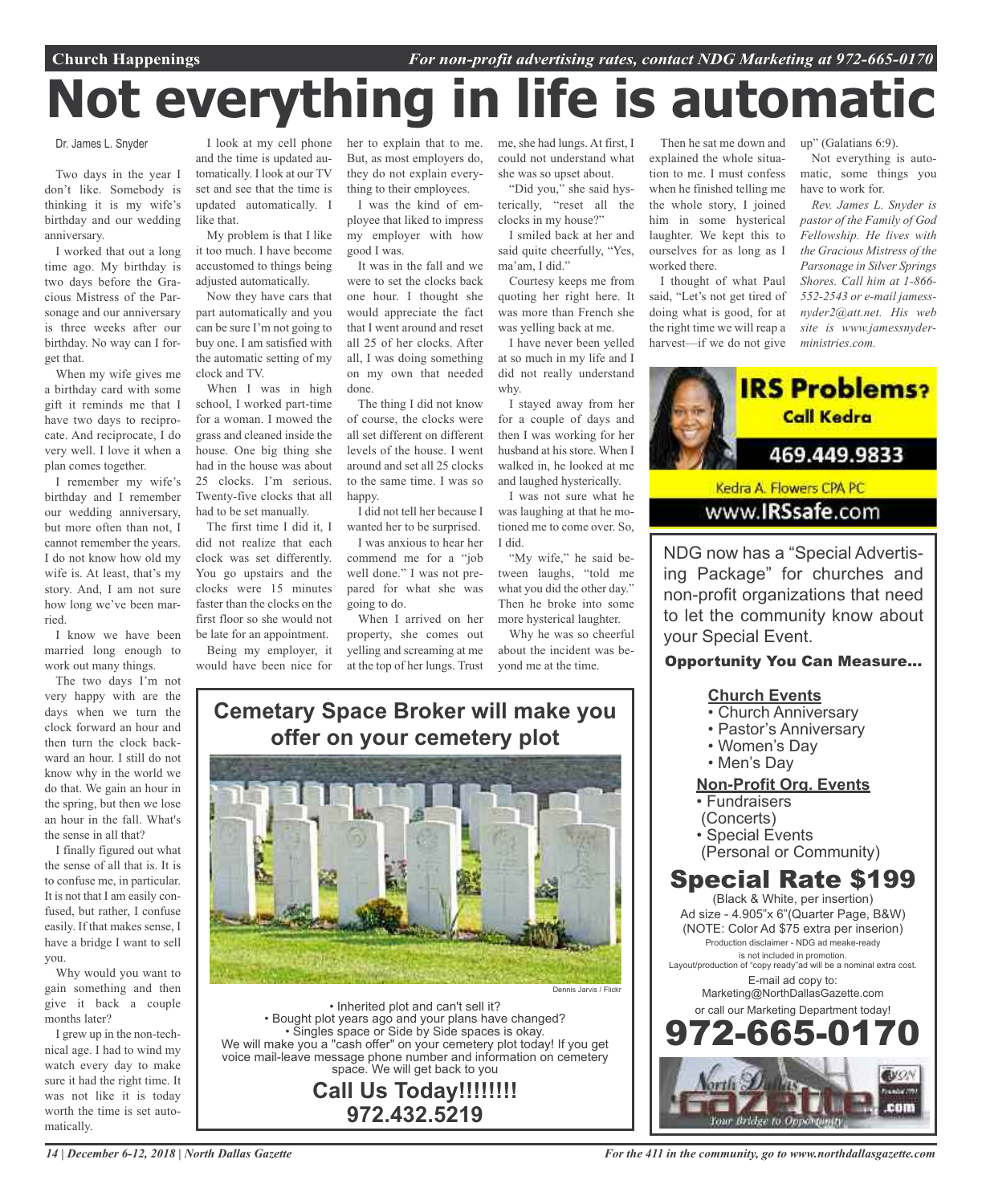# **Finding the Will of God**



*Send email to: businessoffice@ northdallasgazette.com to sign up for Sister Tarpley's weekly electronic newsletter.*

*I desire to do Your will, O my God; Your law is within my heart.* (**Psalm 40:8**)

How would you describe the process by which you find and do God's will in your life? For some, finding God's will is like playing bumper cars. We keep going in one direction until we bump into an obstacle, turn, and go in another direction.

It is a constant process of elimination, failure or success. This is not the way God would have us find His will. There is much more relationship between hearing God's voice and living within the mystery of His omnipotence in our lives. Perhaps this process is more like water in a streambed. The water is constantly flowing to a final destination. As it presses against the streambed, it gently points the water toward its final destination. There are no abrupt head-on collisions, simply slight modifications of direction.

Occasionally, we come to a sharp turn in the contours of our life. For those times, God allows us to stretch our normal response to change. A popular Bible study says that we cannot go with God and stay where we are. Finding and doing God's will always require change. What changes are necessary in your life to join God in what He is already doing? There is a direct connection between finding and doing God's will and having God's law in our heart.

In my Monday night Bible Class, a Christian lady complained that she did not know what God wanted of her in her life. The immediate response to her was, "How much time

do you spend with God in Bible study, prayer, and meditation on Scripture?" "Only a few minutes a day," she replied. How can we expect to hear and discern God's voice if we don't spend focused time with Him? If you have a special friend or a spouse, how did you get to know him or her before you became friends or were married? You spent time together. You got to know everything about each other.

Our walk with God is no different. It isn't enough to have a desire to follow God; we must put our energy into getting to know Him. Then His will for us flows out of our relationship, it is not an end in itself. Commit yourself to seeking Him more in your life by spending more time with Him.

"Call to Me and I will answer you and tell you great and unsearchable things you do not know" (**Jere-** **miah 33:3**).

The Word of God says, "Do nothing out of selfish ambition or vain conceit, but in humility consider others better than yourselves. Each of you should look not only to your own interests, but also to the interests of others. Your attitude should be the same as

that of Christ Jesus" (**Philippians 2:3-5**).

Ask God to work through you and to guide you so that you will have the mind of Christ in all you do.

Ask Him to help you so that you will not do anything in the flesh and out of selfish ambition or vain conceit, but that you will re-



*The Council of Bethel Bible Fellowship Church's Women Ministry at the Annual Christmas Party, L to R: Ronda Gibson, First Lady Ve Woodson, Stephanie Jackson (host), Melinda Gardner and Sharon Upshaw*



God's love will flow through you to others.

Ask God to help you be a blessing to Him and to everyone around you in this special season of the year. And, always pray in the precious name of Jesus, because He paid the price with His blood.







*For the 411 in the community, go to www.northdallasgazette.com*

*December 6-12, 2018 | North Dallas Gazette | 15*